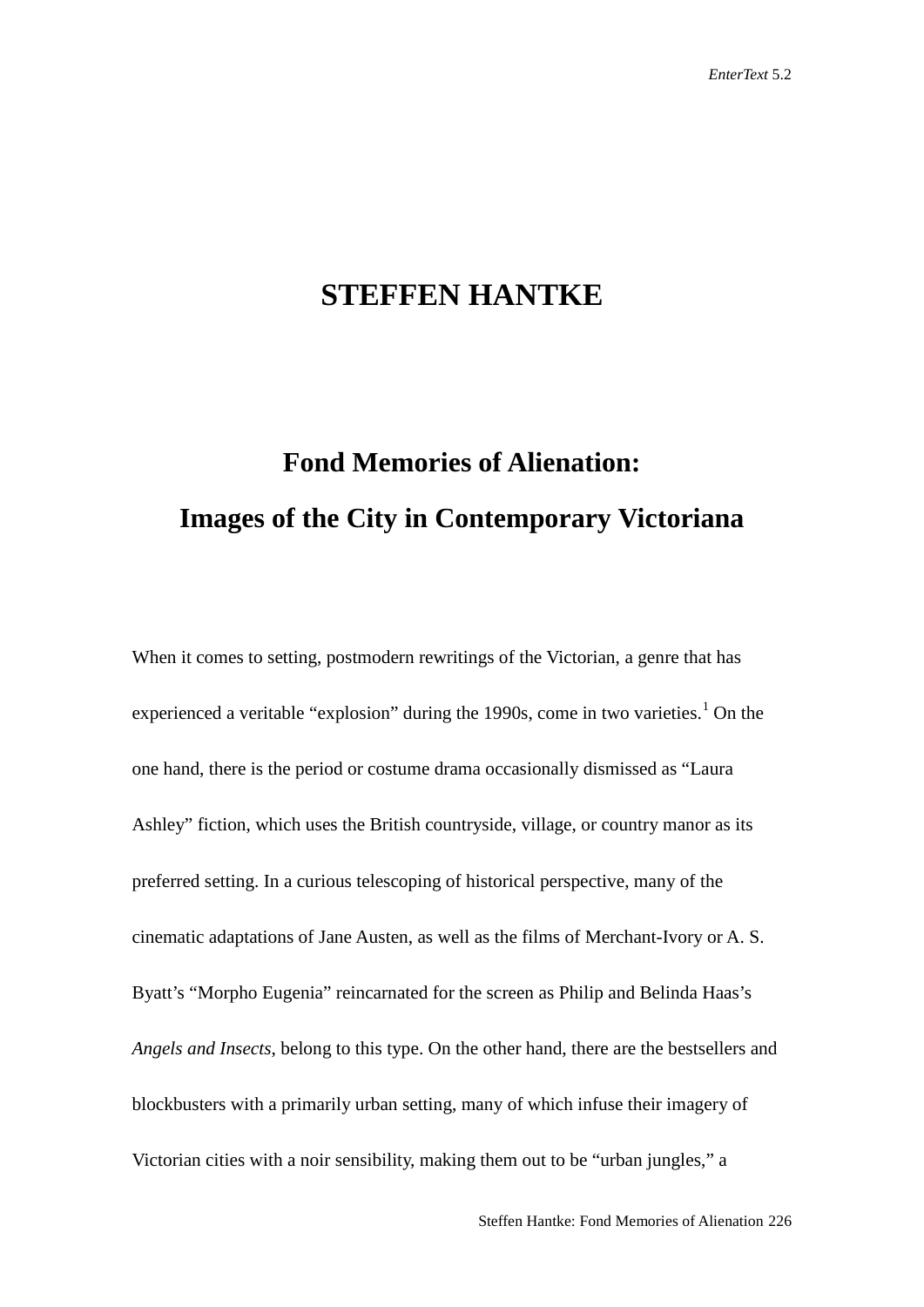rhetorical spin analogous to that used by the hardboiled writers and noir filmmakers who popularised this trope long after the last eminent Victorian had passed on. In much contemporary Victoriana of the latter type, it is exactly this setting that is the main attraction. Films explore the densely layered and textured fabrics of the urban environment, aided by CGI technologies far superior to older matte and rear projection techniques. Digitally unleashed cameras swoop down from impossible heights and track through crowded streets at dizzying speeds. Novels pile up odd yet carefully researched period detail in order to celebrate the city as a microcosm of social and global relations.<sup>[2](#page-25-0)</sup>

Given this intense preoccupation with setting, much contemporary Victoriana display a haphazard, lackadaisical interest in plot, which is highly reminiscent of nineteenth-century utopian narratives like Bellamy's *Looking Backward* or Gilman's *Herland*. They limit themselves to a plot so simple that its narrative complications and complexity remain rudimentary—the outsider to the community travelling or being taken around from one place to another. This justifies thick description and extensive exposition. Geographic movement occurs but is not particularly prominent in the most commercially successful contemporary Victoriana. The device of choice for drawing attention from plot to setting, for lovingly evoking the urban ambience for purposes disconnected from storytelling, is not the travel narrative but the use of popular genres.

Steffen Hantke: Fond Memories of Alienation 227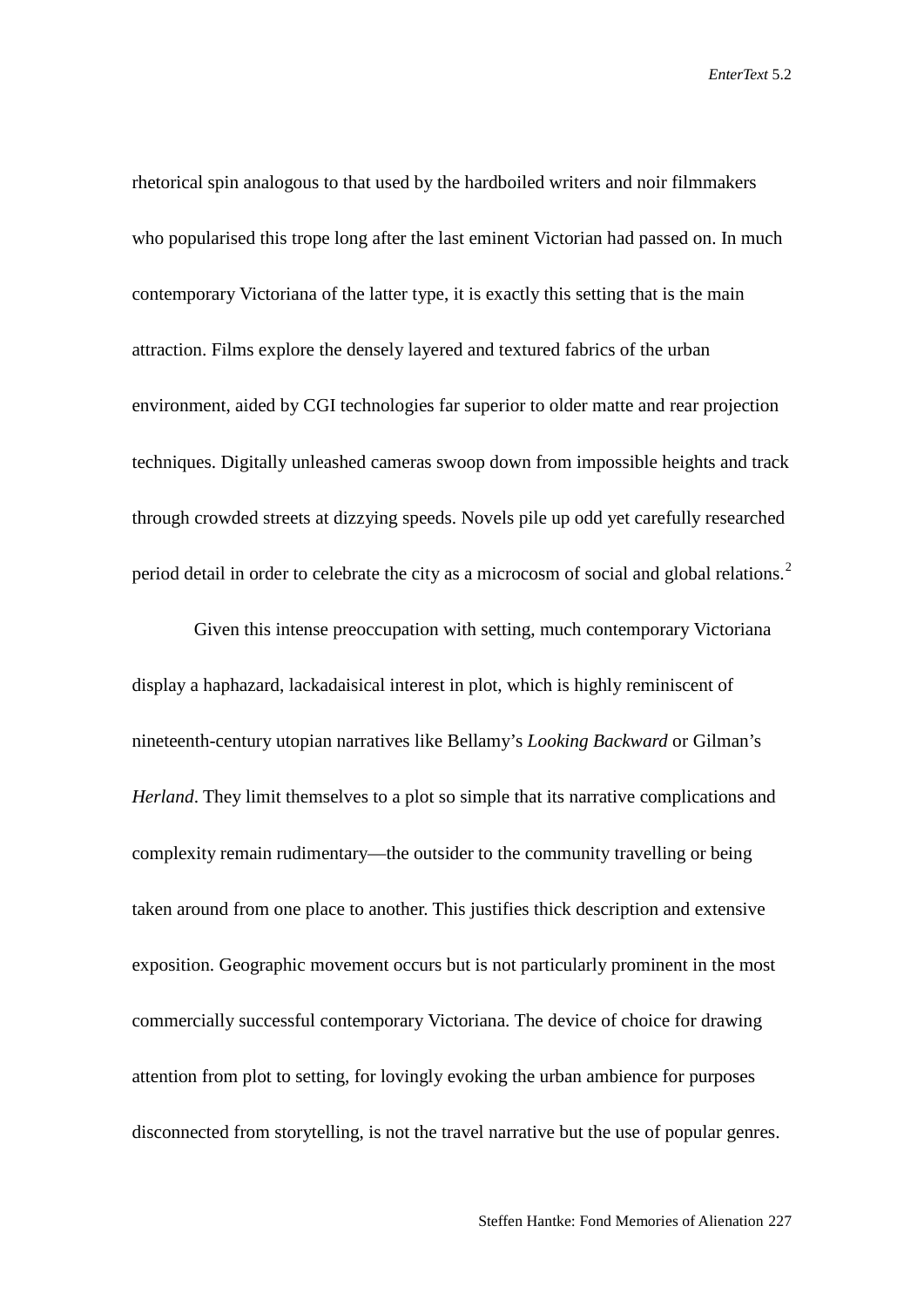Seen in the context of popular genres, the displacement of narrative and thematic elements to the Victorian period characterises a subgenre or cycle in the development of popular genres. The genre of the mystery novel, for example, enters a new cycle when contemporary settings, from the British country manor to the lonely streets of American cities, have been exhausted and writers turn to Victorian London as a setting. For the genre of popular romance this is not quite such a leap since the subgenre of "historical romance" already establishes a conventional link to imaginary pasts.

In the context of the historical novel, the use of popular genres is efficient for shifting emphasis from background to foreground. The more mechanic and formulaic the machinery of plot and character, the more the authors' hands are free to delve into the evocation of social space and period.<sup>[3](#page-25-1)</sup> Authors can rely on their readers' familiarity of generic plot structures, as much as they can rely on the pleasures that such structures provide. A rich pool of texts from all varieties of popular genres testifies to this preoccupation with setting—from murder mysteries by Anne Perry or Boris Akunin, serial killer fiction like the Hughes Brothers' *From Hell* and Caleb Carr's *The Alienist*, from neo-Sherlockiana like Michael Dibdin's *The Last Sherlock Holmes Story*, to "steampunk" science fiction like Paul diFilippo's *Steampunk Trilogy* or Gibson's and Sterling's *The Difference Engine*, superhero comics like Alan Moore's and Kevin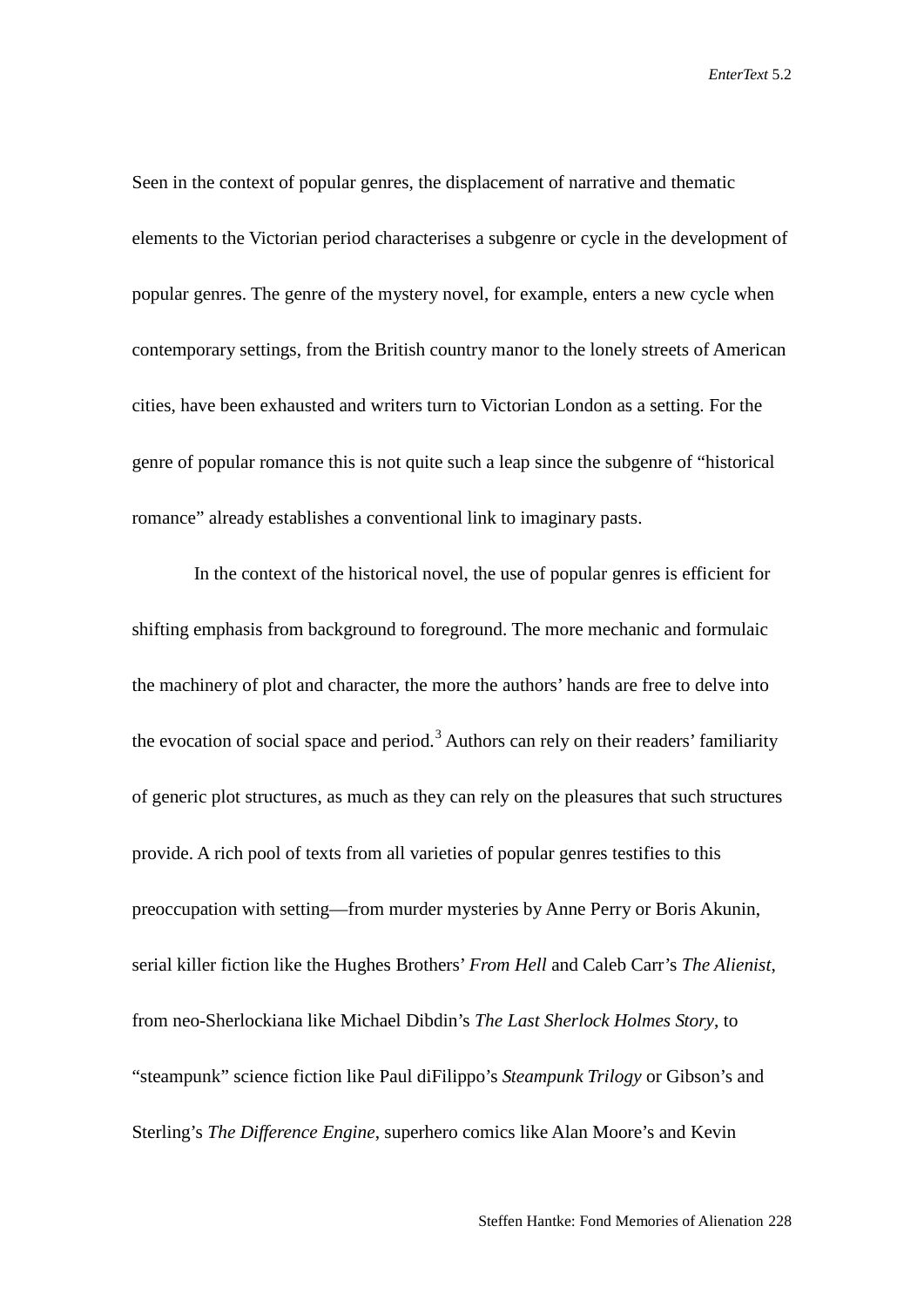O'Neill's *League of Extraordinary Gentlemen*, and "steam and sorcery" novels like Michael Swanwick's *The Iron Dragon's Daughter* or Philip Pullman's *His Dark Materials* trilogy.

The imaginary cities that appear in these contemporary Victoriana allow us to think about our own urban experience, as visitors or as inhabitants of cities. By contrast or analogy, they shed light on what we see, read, or hear about city life at the beginning of the twenty-first century. But they can also be read as metaphors of the larger structures we inherit, and thus can function as tools of what Fredric Jameson has called cognitive mapping. "We know," Jameson argues, "that we are caught within these more complex global networks, because we palpably suffer the prolongations of corporate space everywhere in our daily lives. Yet we have no way of thinking about them, of modeling them, however abstractly in our mind's eye"—something "which makes an older kind of existential positioning of ourselves in Being—the human body in the natural landscape, the individual in the older village or organic community, even the citizen in the nation-state—exceedingly problematical."[4](#page-25-2)

The single recurring theme of such urban evocations in postmodern Victoriana is that of the city as a space of violent shock. On the one hand, violence appears as a literal component of city life, a corollary of crime and corruption. This goes back to the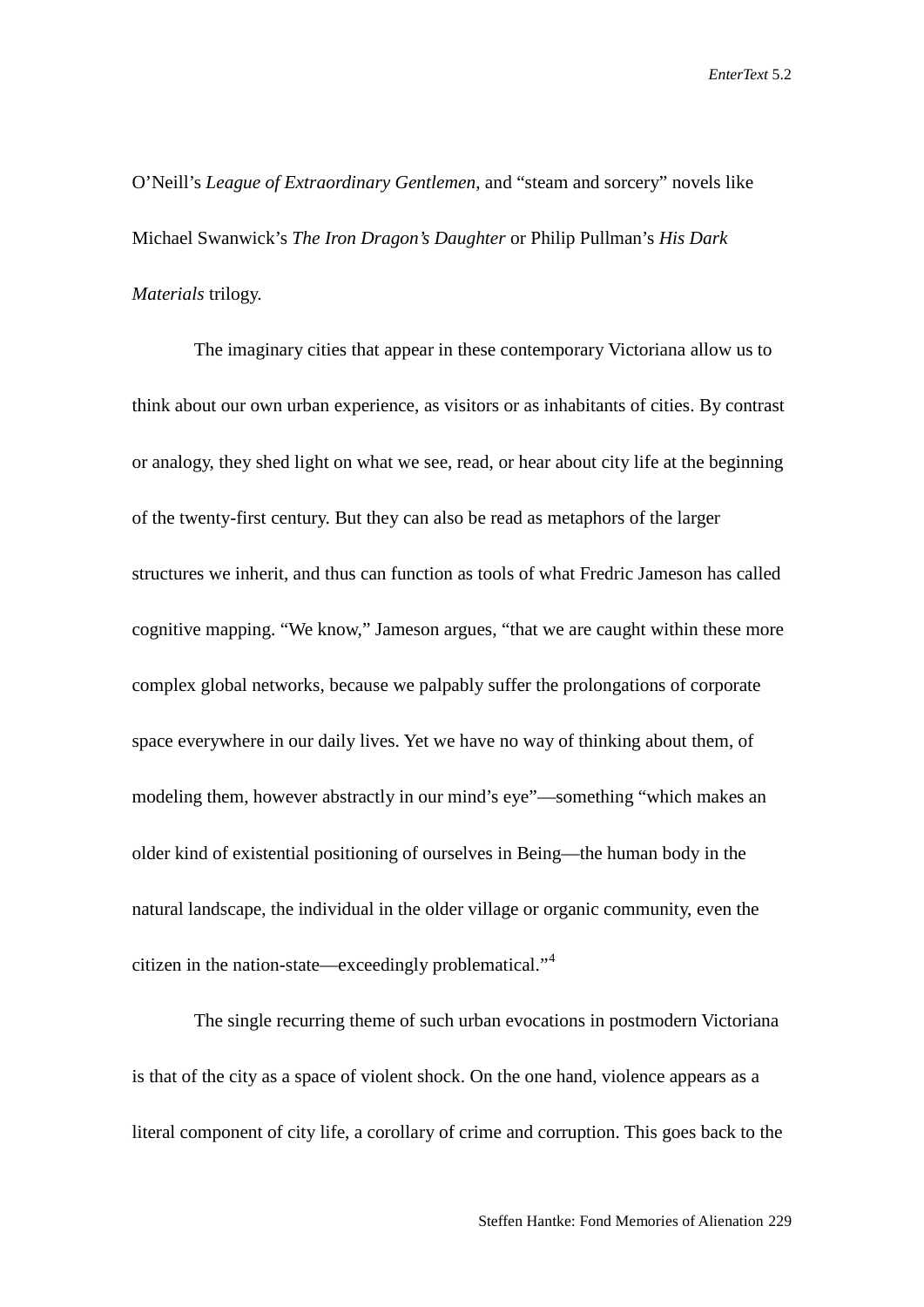question of genre, since most contemporary Victoriana, because of their generic roots in thriller, mystery, and horror genres, are preoccupied by urban crime, political conspiracy, secrecy and anonymity. In noir fashion, urban violence is not geographically limited to particular areas or sections of the city, and thus to particular social or demographic segments of the urban population—the Whitechapel of Jack the Ripper, the Limehouse of Doctor Fu Manchu, or the East End of Dickens' London novels. Instead, violence is endemic, pervasive, irrespective of social and spatial boundaries. It is an integral part of urban life. Michael Faber's *The Crimson Petal and the White*, chronicling the social ascent of the prostitute Sugar, makes the point that upper-class mansions are as much a place of violence as East End back alleys. Kim Newman's *Anno Dracula* or Moore's and O'Neill's *League of Extraordinary Gentlemen*, both elaborate postmodern pastiche featuring a cast of largely literary characters, cast an occasional satiric glance at the traditional topography of London crime. But they go on to argue that sinister political machinations cut across the lines that used to separate the light from the dark areas on the urban map; crime is as much part of the Limehouse of Doctor Fu Manchu, as it makes a home in the government agencies, the police, secret service, and military of the Empire in their palatial Whitehall quarters.

On the other hand, violence appears as a more pervasive, universal symptom of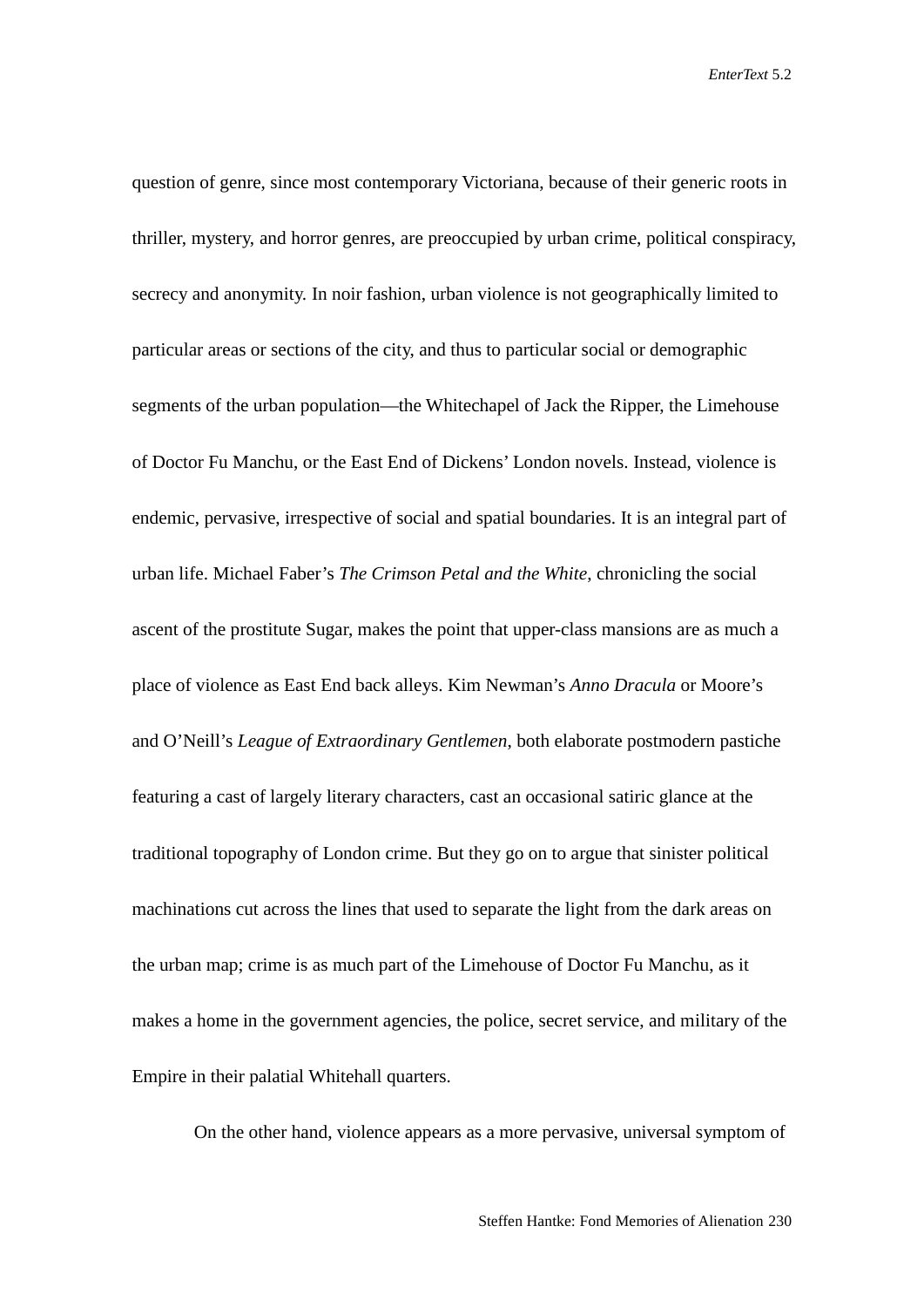modern experience, a trope foregrounded first in the discourse on urban life at the end of the Victorian period and the beginning of the twentieth century. Sociologists of the modern urban experience like Georg Simmel and Walter Benjamin centre their discussions of city life around the concept of shock, which means informational density or "noise," coexistence of radically opposed or discontinuous elements, suddenness, novelty, experiential fragmentation, compression, intrusion, and boundary transgression.<sup>[5](#page-26-0)</sup> The subject, plunged into a state of sensual overload, is either submerged, drawn out, and scattered throughout the urban text by such overwhelming assault, or driven back into itself in an instinctive gesture of self-protection. In his work on Baudelaire, Benjamin develops a theory of the shock as a hallmark of modernity in a broader sense, always with the modern metropolis at its centre. Devoid of older cultural mechanisms that translate information into experience, the rush of raw data into a structured and meaningful processed totality, modern subjectivity is marred by an "increasing atrophy of experience."[6](#page-26-1) The urban crowd, Benjamin goes on, inspires "fear, revulsion, and horror" in "those who first observed it."<sup>[7](#page-26-2)</sup> City traffic, for example, "involves the individual in a series of shocks and collisions. At dangerous intersections, nervous impulses flow through him in rapid succession like the energy from a battery."<sup>[8](#page-26-3)</sup> While Simmel explains the callousness and indifference, "the blasé attitude" as the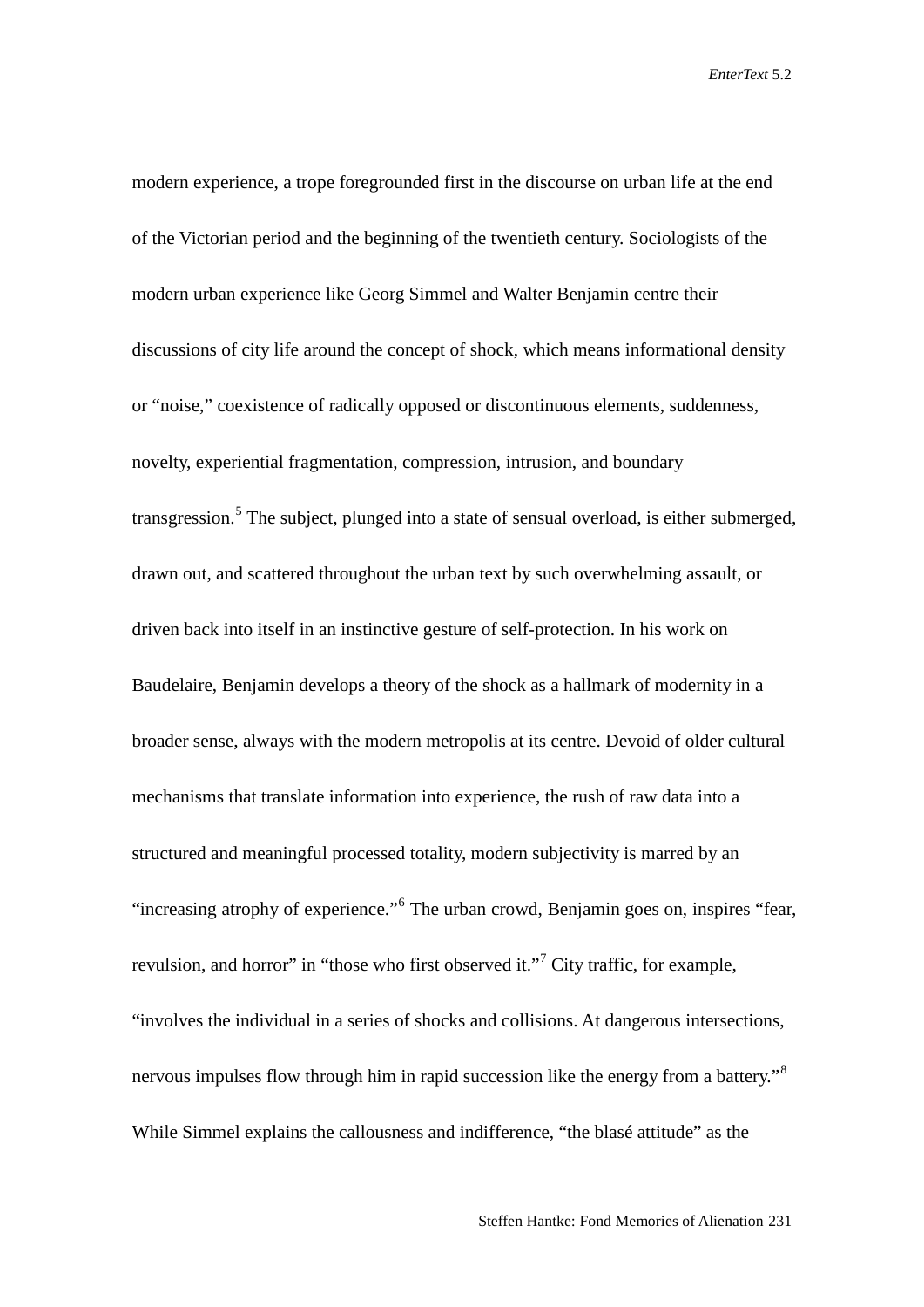modern urbanite's self-protective reflex in response to "the intensification of nervous stimulation, which results from the swift and uninterrupted change of outer and inner stimuli,"<sup>[9](#page-26-4)</sup> Benjamin expands the shock into a series of analogies—the gambler in the throes of excitement, the worker at the machine, the ordinary person interacting with new technologies like the telephone, the tabloid media, photography, or cinema. All of them are facets of modernity, but at the core of the conceit stands the city as the locus and origin of violent shock.

Postmodern Victoriana make it their first priority to communicate this experience of violent shock to their audiences. In the cinema, it is lovingly re-created through a number of techniques and technologies, all of them geared toward immersion, not exposition or representation. Immersion is exemplified by one of the opening shots in the Hughes Brothers' *From Hell*: the camera first gives us a panoramic shot of Victorian London, a vast brooding maze not unlike Ridley Scott's futuristic L. A. in *Blade Runner*. By placing the camera just slightly above the horizon, the directors create an image that compresses the dense layers of buildings vertically, emphasising the labyrinthine density of the urban text. But then the camera cranes down in a fluid steadicam motion, past rows of windows, each of which shows a scene of exploitation and human degradation. It stops at street level, where its vertical movement is now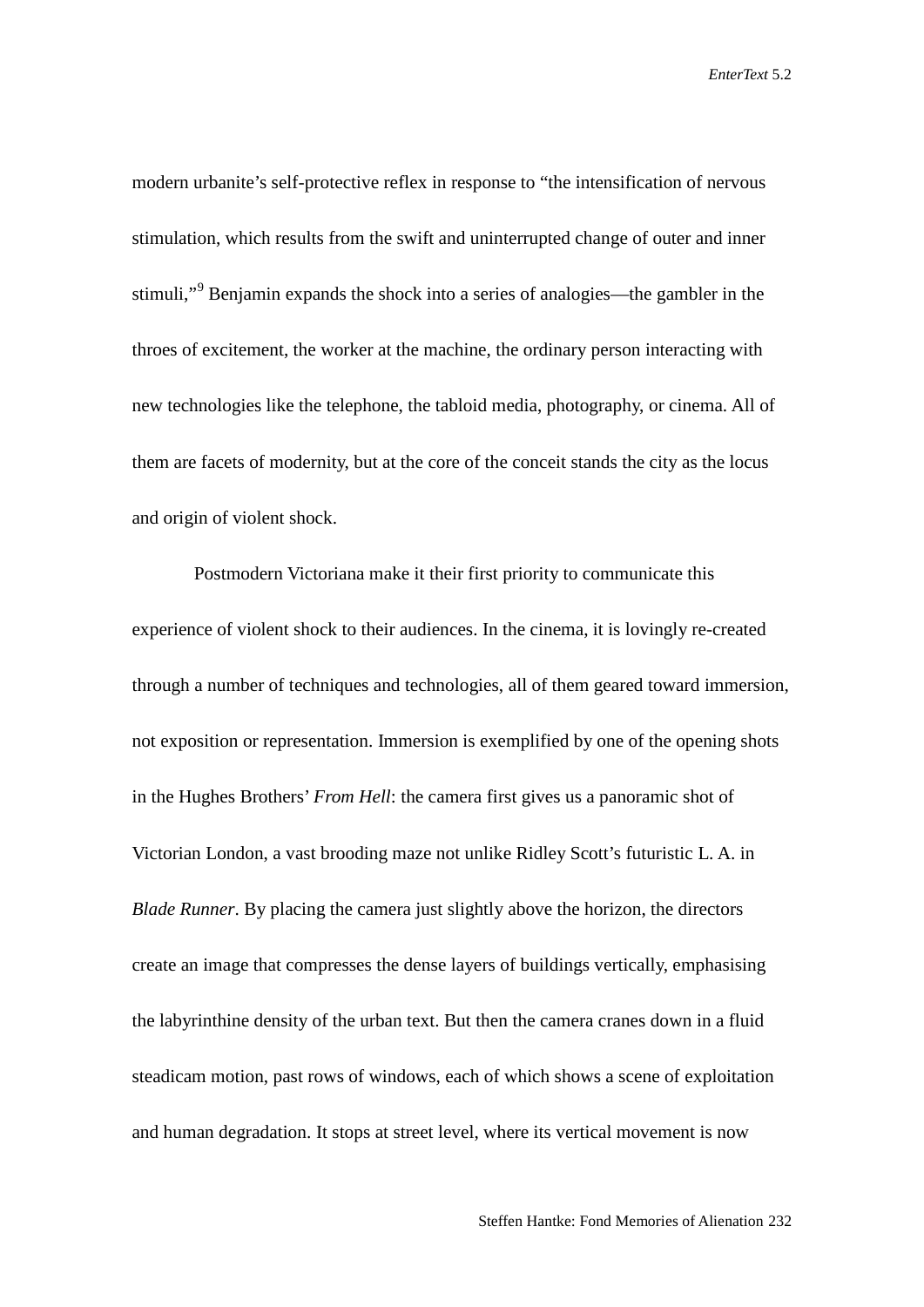redirected into a horizontal tracking shot, reveling in a kind of "bath in the crowd" as it moves through the streets and back alleys of Whitechapel. In another shot, later in the film, the camera penetrates the pavement and continues its vertical tracking down below into the sewers underneath the streets, suggesting an even further extension of the spatial organisation of the city.

Moore's and O'Neill's graphic novel *The League of Extraordinary Gentlemen* (1995) reproduces this two-step cinematic technique of moving down from a panoramic establishing shot into the microscopic capillaries of the city. One panel shows "Paris, Late June 1898," another one Captain Nemo's Nautilus anchoring at the London docks, and yet another one is labelled "Down East, in Limehouse."[10](#page-26-5) Each panel crowds the page with densely packed action, much of it with the same amount of detail in both background and foreground, eschewing a visual fade that would suggest depth of field. The fact that each panel takes up an entire page orients the viewer's gaze vertically, reproducing the cinematic crane shot effect in either one direction.

Though each device is unique to its medium, the effect they produce is the same. Foregoing the panoptic safety of the elevated point of view, they immerse the viewer in the dense fabric of the urban experience. The dynamic quality of the devices makes the moment or process of immersion itself part of the representation; we are not to *find*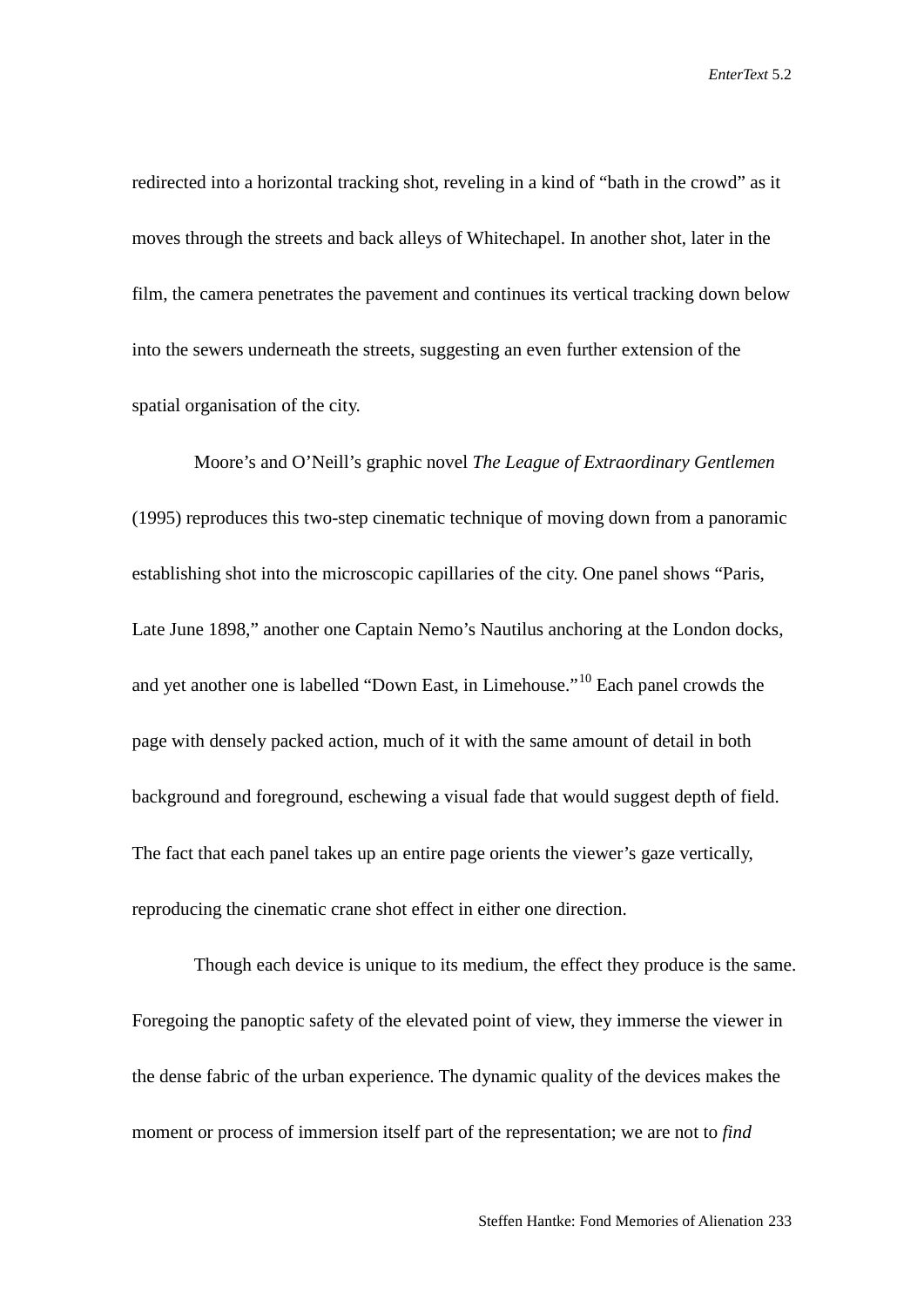ourselves in the middle of a crowded street, but are to witness ourselves *being inserted* into the scene. Though a brief moment of panoramic contemplation initiates the experience, the fluidity and speed of the camera movement downward, as well as the bewildering density of detail, ultimately undercut our sense of mastery, control, and orientation. The emphasis is on a kind of delirious immediacy, coupled, paradoxically, with a self-awareness of the creation of this sensation.

The second device in the service of immersion creates a sense of the urban space out of auditory information. The essential clue might come from R. L. Stevenson's *Dr. Jeckyll and Mr. Hyde*, a strikingly modern urban nightmare in which the city, shrouded in fog, is largely absent except by "the low growl of London from all around;"<sup>[11](#page-26-6)</sup> another passage talks about "the procession of the town's life ... still rolling through the great arteries *with a sound as of a mighty wind*."[12](#page-26-7) David Lynch's film *The Elephant Man* picks up on this clue and immerses the viewer in an ominous industrial soundscape, laying a carpet of distant sounds—steam hissing, pistons pumping, and gears turning—underneath the images. In a few scenes, Lynch shows us greasy, dripping pipes and muscular workers' bodies interacting with machines. Though the industrial imagery in these scenes is not essential to the narrative, it is, nonetheless, diegetic. In the more effective scenes of the film, however, the origin of this industrial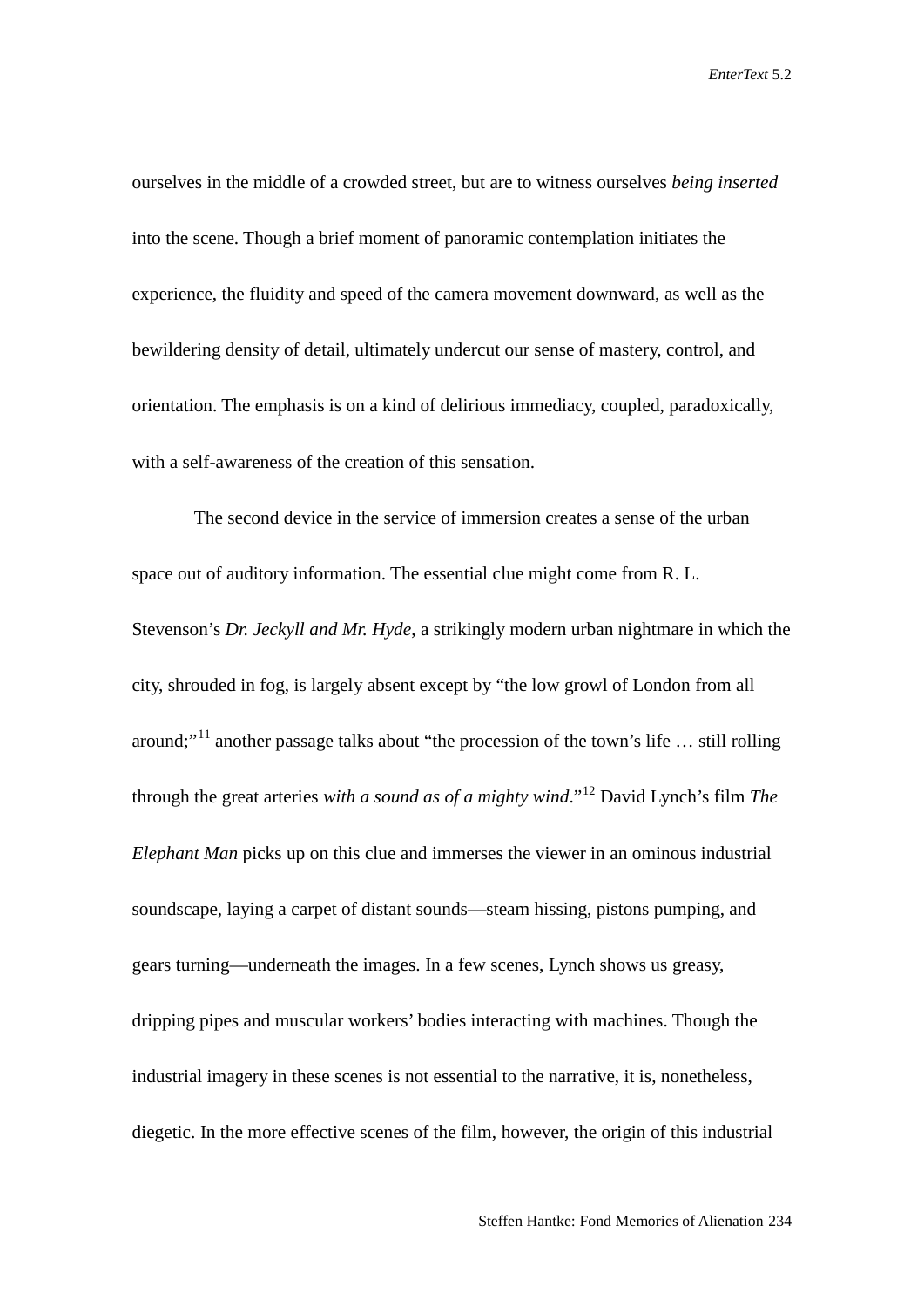noise remains outside the frame altogether. Rendered non-diegetic, removed from location or action, these sounds evoke the city as a powerful, eerily omnipresent force, which penetrates even the most private, secluded spaces. Ian MacLeod's novel *The Light Ages* describes a similar auditory phenomenon. The British Midlands are undermined by a vast factory system, tying individual towns into one vast urban web, which makes itself noticed by a "sound, or rather the non-sound" of underground engines emitting a dull, throbbing that accompanies many of the novel's events.<sup>[13](#page-26-8)</sup>

While a writer's imagination is not limited by budgetary considerations, Lynch as a director may have eminently practical reasons for displacing the representation of the Victorian city from the visual, which is potentially very expensive, to the auditory, which evokes images of vastness and complexity at considerably less expense. Yet the aesthetic outcome still makes sense. Lynch's handling of sound serves as a way of immersing audiences in the urban experience, comparable to the tracking shots in *From Hell* and the full-page panels in *League of Extraordinary Gentlemen*. Since MacLeod and other writers use the same device, it seems reasonable to assume that the device is symptomatic of a larger representational paradigm, which translates what some critics have called the technological sublime into a kind of urban sublime.<sup>[14](#page-26-9)</sup> The city embodies the mixture of "the majestic, the awe inspiring, and the literally overpowering: it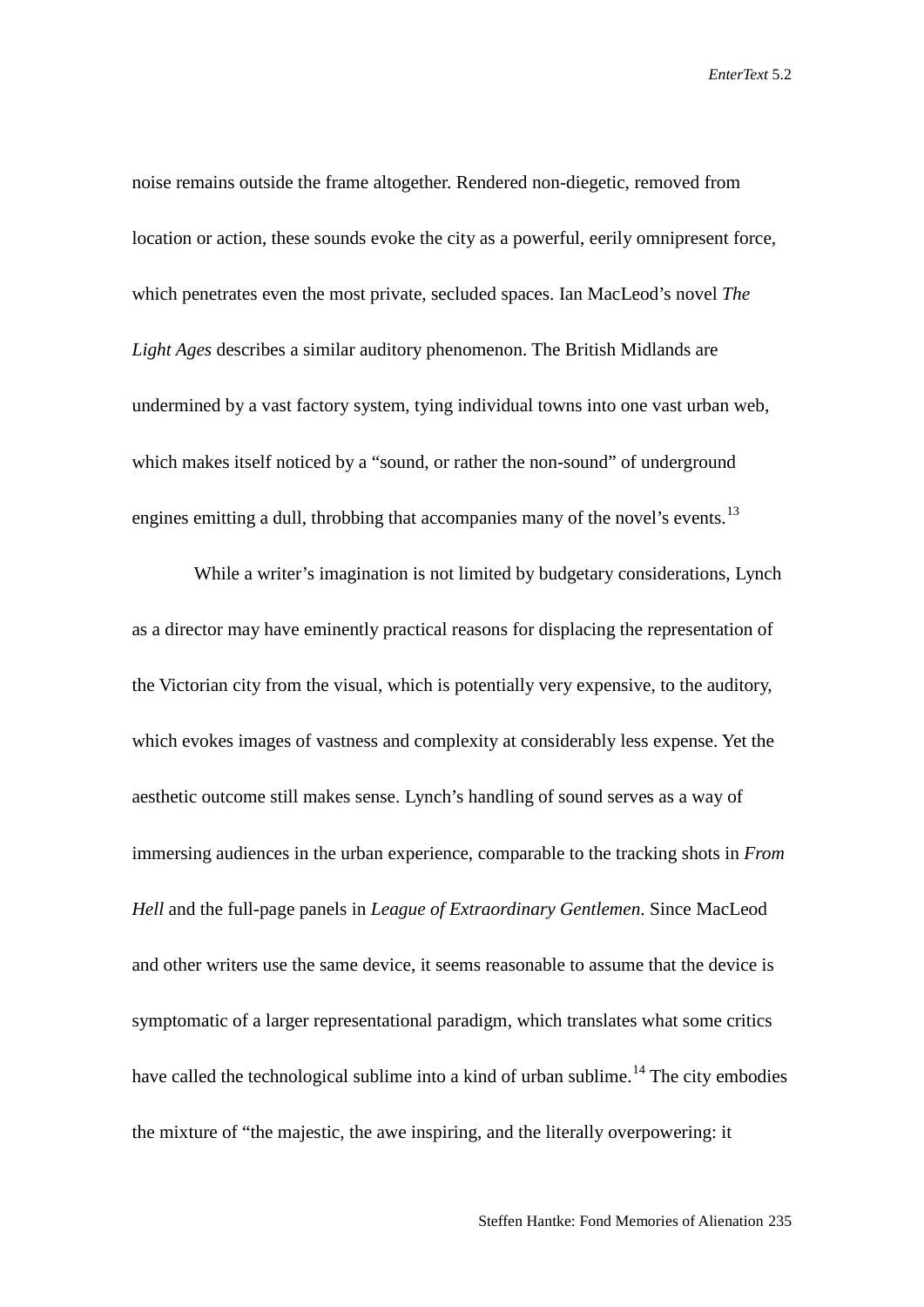[speaks] the languages of excess and hyperbole to suggest realms beyond human articulation and comprehension."[15](#page-26-10) The urban sublime is staged as a climactic special effect, and all effects are "designed to be seen, and frequently the narrative will pause to permit the audience to appreciate (or groove on) the technologies on display".<sup>[16](#page-26-11)</sup> This contemplative pause, this deliberate moment of hesitation, occurs in cinema and graphic novel as well. They position us so that we experience enjoyment and appreciation of an urban scene that would, without the mechanism of representation, appear overwhelming, disorienting, and thus threatening. In this positioning lies the "pervasive ambivalence" of the sublime—"the tension between diminution and exaltation."[17](#page-26-12)

Aside from this transformation of the Victorian city into a variant of the technological sublime, another aesthetic is at work when contemporary Victoriana immerse their audiences in the shocking violence of urban experience. Immersion, as Tom Holert and Mark Terkissidis have pointed out in the context of mainstream US war films from the 1990s, is the central tenet of a new cinematic aesthetic. By and large, this new aesthetic abandons "the psychological patterns of empathy and identification" typical of classic Hollywood cinema; in other words, it de-emphasises narrative and character, a tendency initiated in contemporary Victoriana by the use of genre formula.<sup>[18](#page-26-13)</sup> It performs a "narrowing down, analogous to that in computer games, of conventional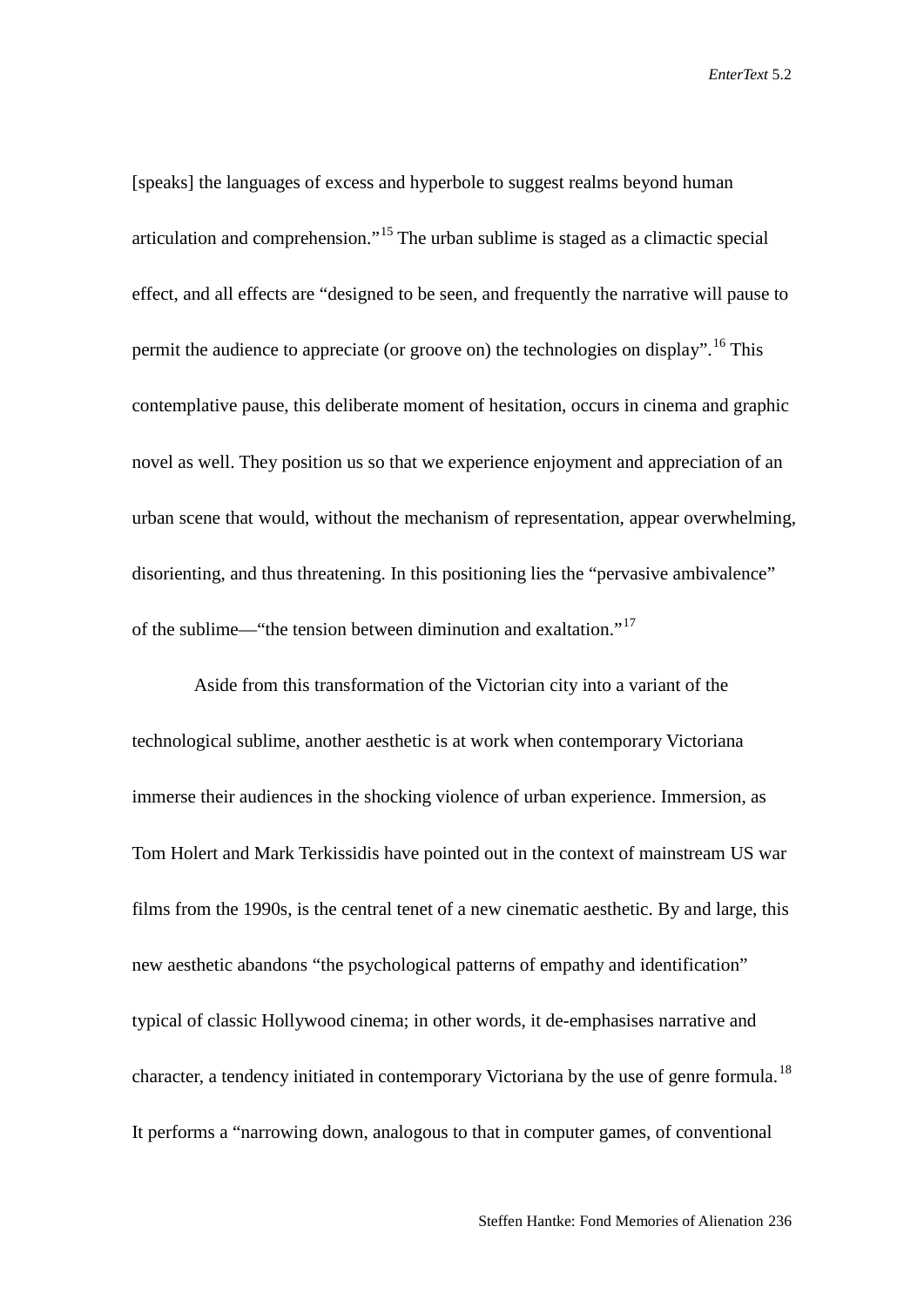story elements to a bare minimum."<sup>[19](#page-26-14)</sup> Instead, it deploys a barrage of visual and auditory stimuli to achieve the "extensive surrender of the individual to the neurophysical massage through the film," the viewers' "total neurophysical engagement" and "unconditional involvement."<sup>[20](#page-26-15)</sup> The overall effect seems to suggest that "watching is a thing of the past, and being there is all that matters today."<sup>[21](#page-26-16)</sup>

While Holert and Terkissides go on to draw ideological and political conclusions from this aesthetic that are specific to the genre of the war film, the aesthetic they describe stands as a strikingly accurate description of the city in contemporary Victoriana. It is hardly surprising that both topics—war and the imaginary urban—share a thematic link to the theme of violent shock. For Holert and Terkissides, the aesthetic of cinematic immersion organises the biotechnological interface of the neoliberal individual with a larger military and political rationale.<sup>[22](#page-26-17)</sup> Contemporary Victoriana are not concerned primarily with the display of "spectacular bodily suffering," which is the device by which war films dissolve the boundaries between possible subject positions offered to their audience.<sup>[23](#page-26-18)</sup> They are, however, very much concerned with the delirious state that the sensual spectacle induces in the audience, a violent sensual overload, which, as in the new breed of war films, induces what Boris Buden calls an "ahistorical vitalism of the war zone."<sup>[24](#page-26-19)</sup>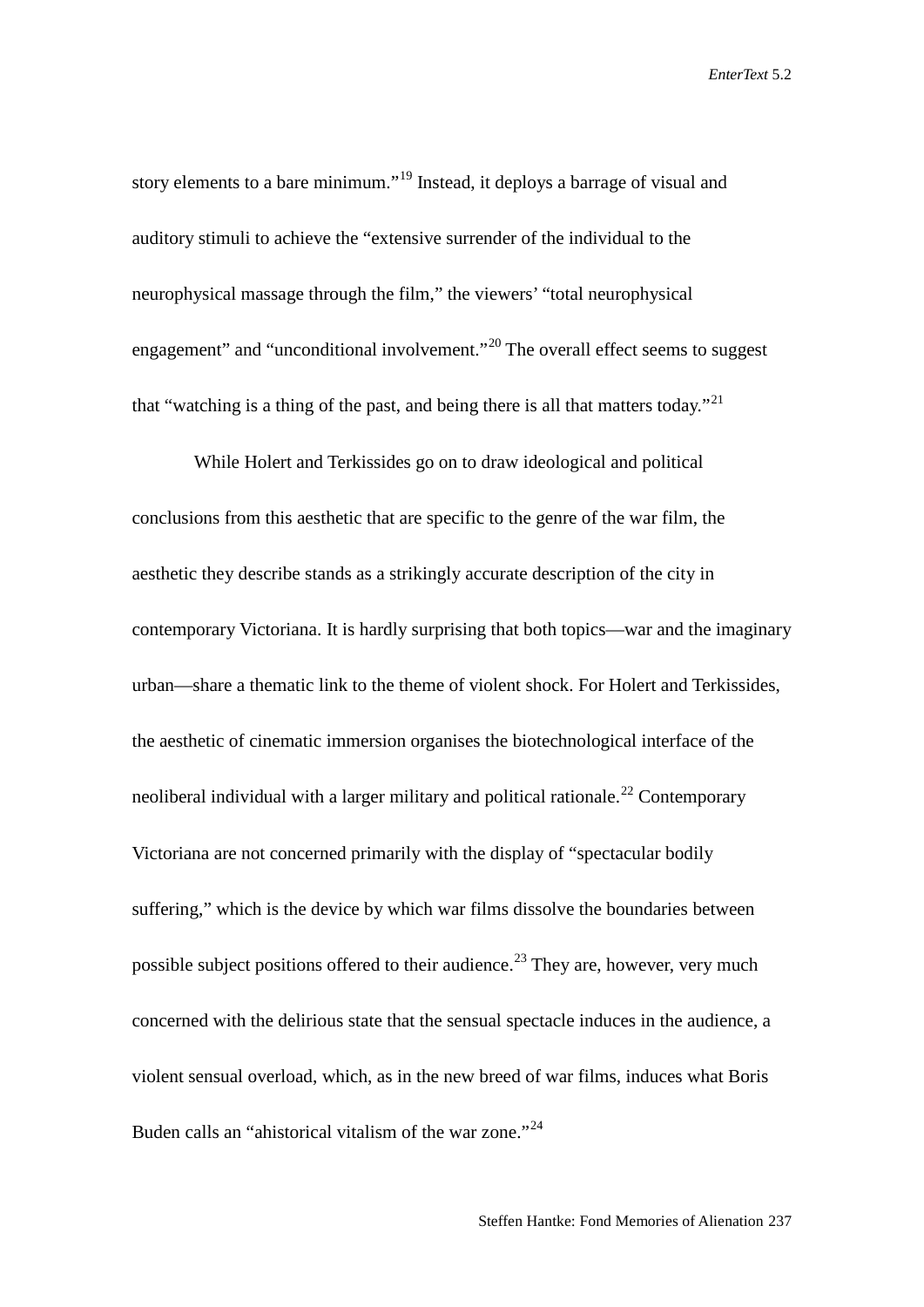It is not much of a stretch to describe the imaginary cities of contemporary Victoriana, characterised by experiences of violent shock as they commonly are, as urban battlefields. The metaphor is primarily aesthetic, driven by the experiential agenda described by Holert and Terkissidis. It is also political, but only in the limited sense that both the urban space and the space of military engagement presuppose the subjectivity of a "single combatant type" that Holert and Terkissidis regard as characteristic of neoliberal ideology.<sup>[25](#page-26-20)</sup> In the frenzy, the delirium of both the battle and the urban experience, audiences can lose themselves. Lacking models of genuine social solidarity, identification with the Other becomes possible, at least temporarily, when sensory overload has previously exclusionary subject positions collapsing into each other. In the light of this recent neoliberal subjectivity, it is easy to understand why contemporary Victoriana continue to imagine a type of city that seems based on Benjamin's and Simmel's descriptions: here we have images of urban crowds that are both violent and ominously threatening, yet disciplined and productive; images of spaces that are both chaotic and yet produce very specific and predictable, almost preprogrammed affective states in the experiencing subject.

While Simmel and Benjamin attempt to record their urban experiences with the authority of the disinterested observer, there is clearly a hint of unease or even panic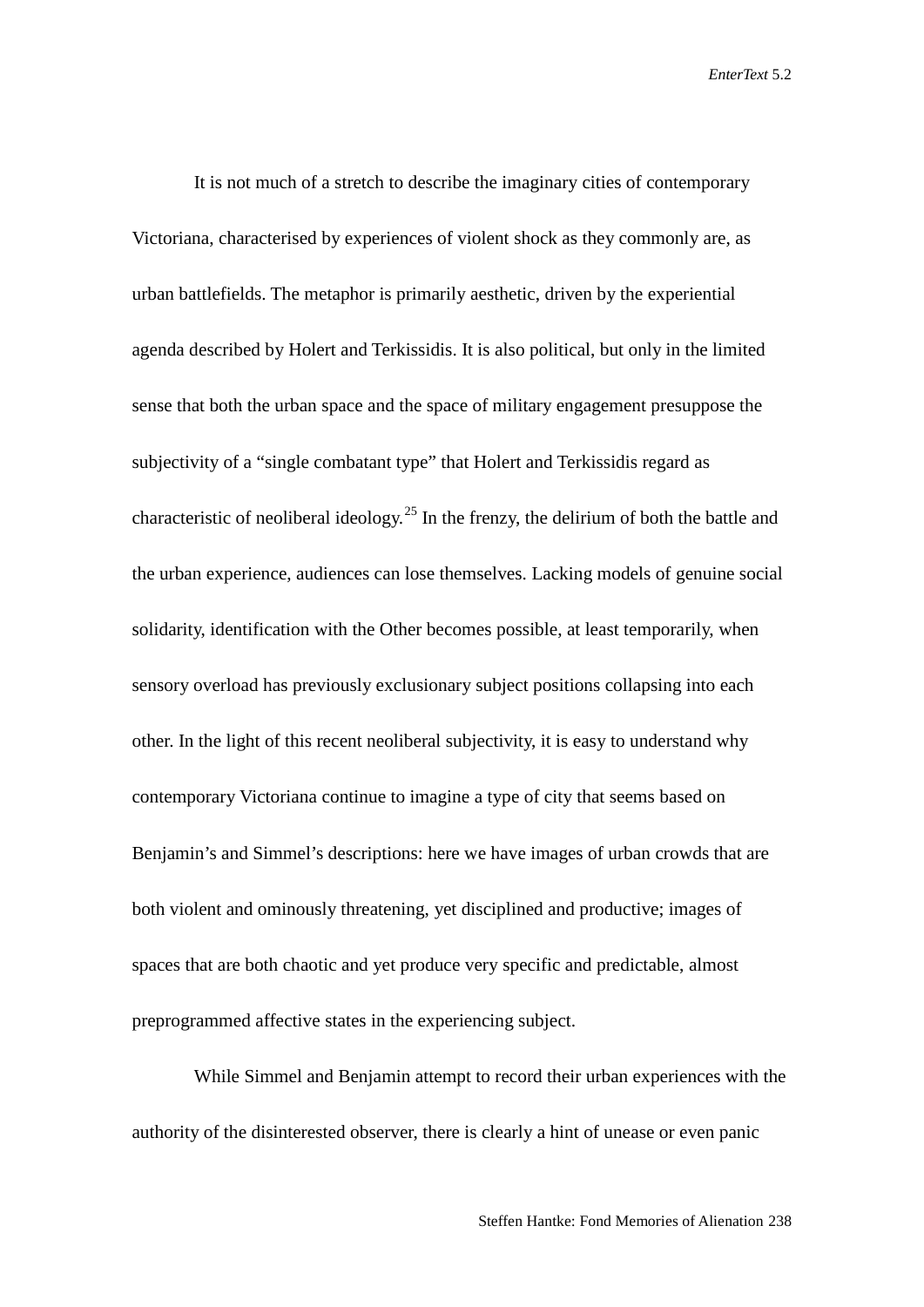about their writing. They stand at the end of a nineteenth-century tradition of urban writing that regards the city with alarm and concern, operating by and large within a crisis-driven, dystopian rhetoric. Contemporary Victoriana, by contrast, are more difficult to pinpoint in their relationship toward the urban imagery they revel in. This ambivalence may have something to do with the cities in which the authors who dream up the fantasy and the audiences who eagerly consume it actually live. Strikingly enough, our own cities bear little resemblance to the London from which the British Empire was ruled, or the Paris that Benjamin famously nicknamed the "capital of the nineteenth century." We all deal with cities, as part of our lived experience, that look and feel very different from those evoked in contemporary Victoriana. To the degree that our own cities are no longer products of industrial modernity, and thus have overcome the experiential paradigm of violent shock, the Victorian city in contemporary Victoriana serves not as a straightforward reflection of our own lived experience, but as a space for the projection of desires and anxieties contingent upon this experience. The question is: are these imaginary cities symptoms of the dream or the nightmare of postmodern culture?

What *do* our own post-modern cities look and feel like? Fredric Jameson's and Edward Soja's discussions of postmodern urbanity, popularised by Mike Davis's *City of*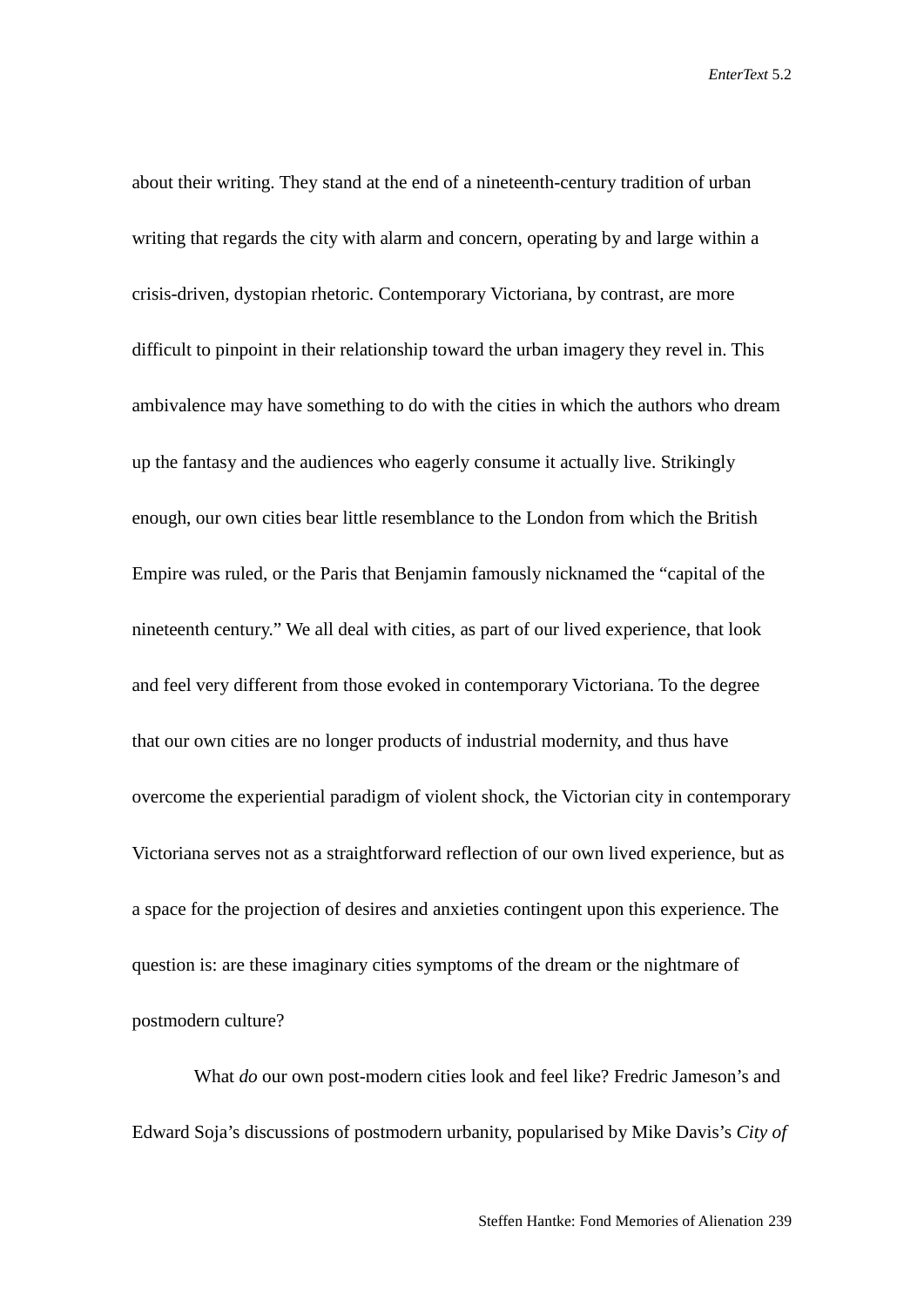*Quartz* and enlarged by Davis's follow-up *Ecology of Fear*, describe Los Angeles as the emblematic postmodern city. Davis's own "extrapolative map of future Los Angeles"<sup>[26](#page-26-21)</sup> with its updating of sociologist Ernest W. Burgess's "dartboard" model of urban space popular in the 1920s, recounts the tropes of urbanity that can be found in nearly all representations of Los Angeles, even when they are not couched in Davis's openly dystopian rhetoric: the "radical privatization of Downtown public space;" the "continuing erosion of the boundary between architecture and law enforcement;"<sup>[27](#page-26-22)</sup> the manifold expressions of "security" related issues in Midtown areas;<sup>[28](#page-26-23)</sup> the extension of this urban logic through Neighbourhood Crime Watch programmes into the suburbs;<sup>[29](#page-26-24)</sup> and, finally, the further extension of the city into what Davis polemically refers to as the "reckless gulagism" of prisons and other spaces of surveillance. $30$ 

Fredric Jameson's writing reconnects this map, its spread to an undefined margin from a hollow centre, to a modernist aesthetic. If "it seemed before," Jameson argues, "that the suppression of depth I spoke of in postmodern painting or literature would necessarily be difficult to achieve in architecture itself," contemporary Los Angeles architecture "may now serve as the formal equivalent in the new medium."<sup>[31](#page-26-26)</sup> A city of gleaming surfaces, Los Angeles is brighter, cleaner, safer, and more disciplined than the London of *From Hell* or the New York of *The Alienist*. Suburbanisation has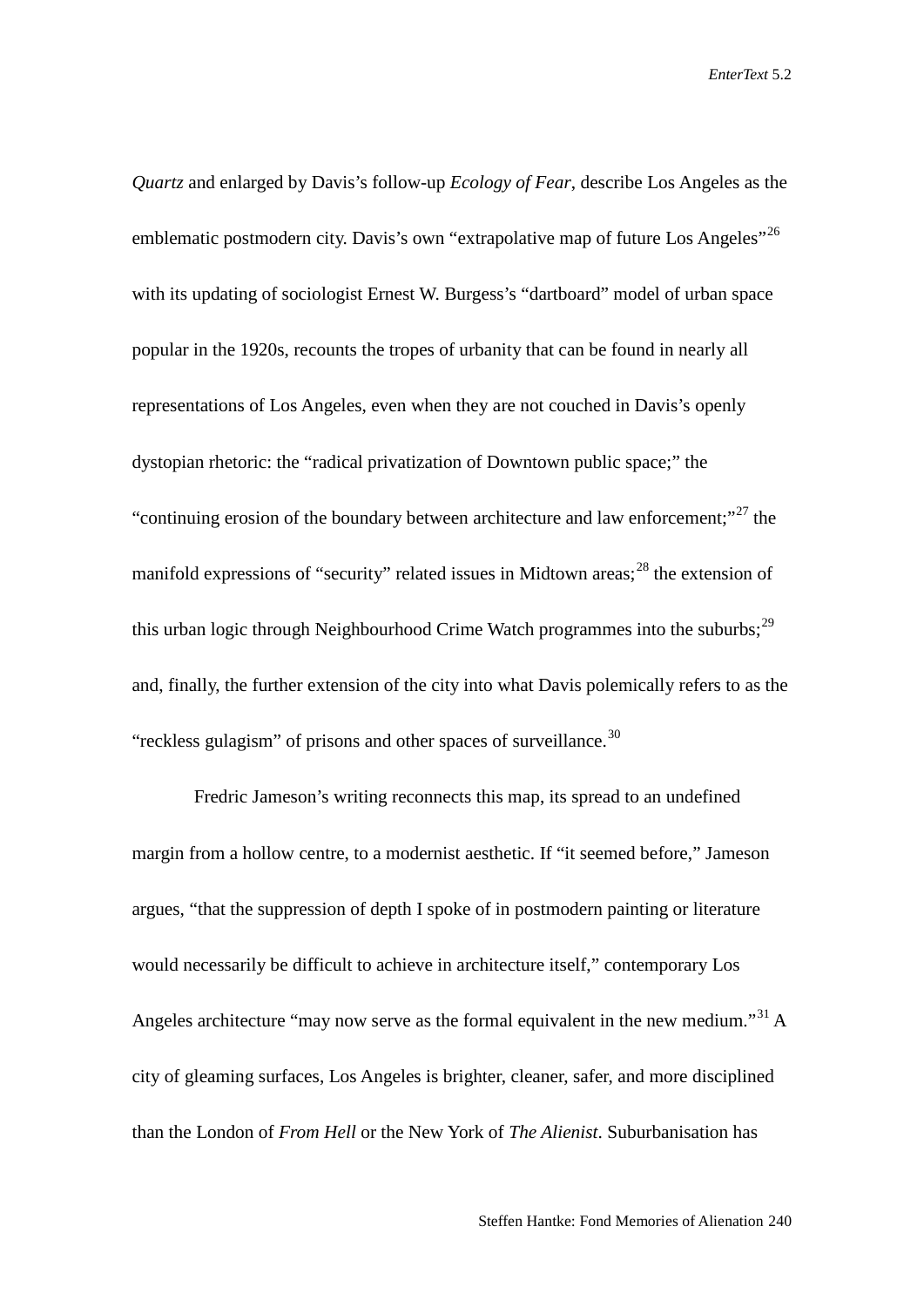excoriated the inner city, gated communities have retrenched social dichotomies, and urban sprawl has redefined the outer limits of urban areas. These processes of de- and re-territorialisation have affected the spatial organisation of urban violence, though they have hardly erased it altogether. Mechanisms of social control have grown increasingly subtle and systemic, which renders the violence they promote and contain largely invisible, though no less palpable. Jameson's and Davis's Los Angeles is a city of surfaces, of horizontal spread and dilution—nothing could be further from the depth, density, and intensity of imaginary cities celebrated in contemporary Victoriana.

As alienation and loss of affect—not shock and violence—become the central tropes of the contemporary city, authentic sensual experience becomes the object of postmodern nostalgia. Asked about the industrial imagery in *The Elephant Man*, David Lynch explained: "It makes me feel good to see giant machinery … working: dealing with molten metal. And I like fire and smoke. And the sounds are so powerful. It's just big stuff.... Now it's computers and robots building everything. It's cleaner, smaller, more efficient."<sup>[32](#page-26-27)</sup> Photographed with meticulous attention to surface texture, Lynch's London serves as an antidote to this loss of authentic sensual experience. As Lynch conjures up fire, smoke, and large machines, the film's grittiness refutes postmodernism's sneaking suspicion, or explicit acceptance, of the inauthenticity Lynch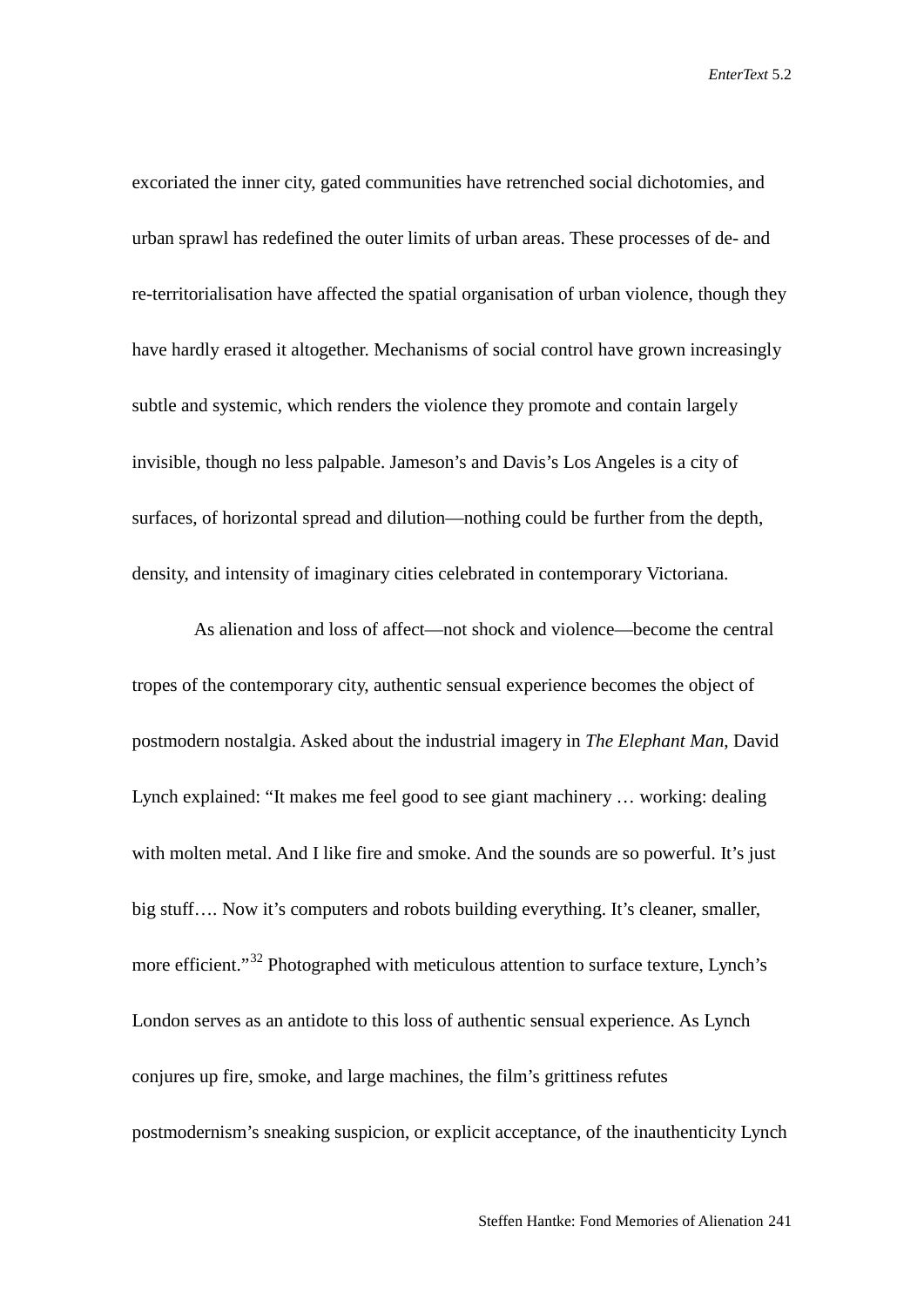associates with the small, the smooth, the quiet, the unobtrusively elegant. Instead, and typical of virtually all contemporary Victoriana, he celebrates an aesthetic that breaks away from austerity, miniaturisation, and efficiency.

This new aesthetic resembles much postmodern architecture, as it abandons the strict functionalism of high modernity. Moore's and O'Neill's *League of Extraordinary Gentlemen* opens with vistas of the Channel Causeway, a spectacular bridge between England and France encrusted with Greek and Roman Revival ornament. In Gibson's and Sterling's *The Difference Engine*, the Central Statistics Bureau, a vast structure in the heart of Victorian London, is "vaguely pyramidical in form and excessively Egyptianate in its ornamental detail."<sup>[33](#page-26-28)</sup> Its "walls are pierced by towering smokestacks" and those walls are "riddled top to bottom with thick black telegraph lines." Touching a lavishly ornamented column, someone burns his hand on a column that turns out to be a smokestack, "emitting the muffled roar and mutter of a badly adjusted flue."<sup>[34](#page-26-29)</sup> In one scene, the protagonist is taken underground and sees "the largest and most ancient of these engines," as "vast boilers throbbed and bubbled."<sup>[35](#page-26-30)</sup>

This aesthetic stands in sharp contrast to the dream cities of modernism, as envisioned on the cover pages of pulp science fiction magazines or designed by Frank Lloyd Wright and Walter Gropius. They are, by and large, functional and uncluttered,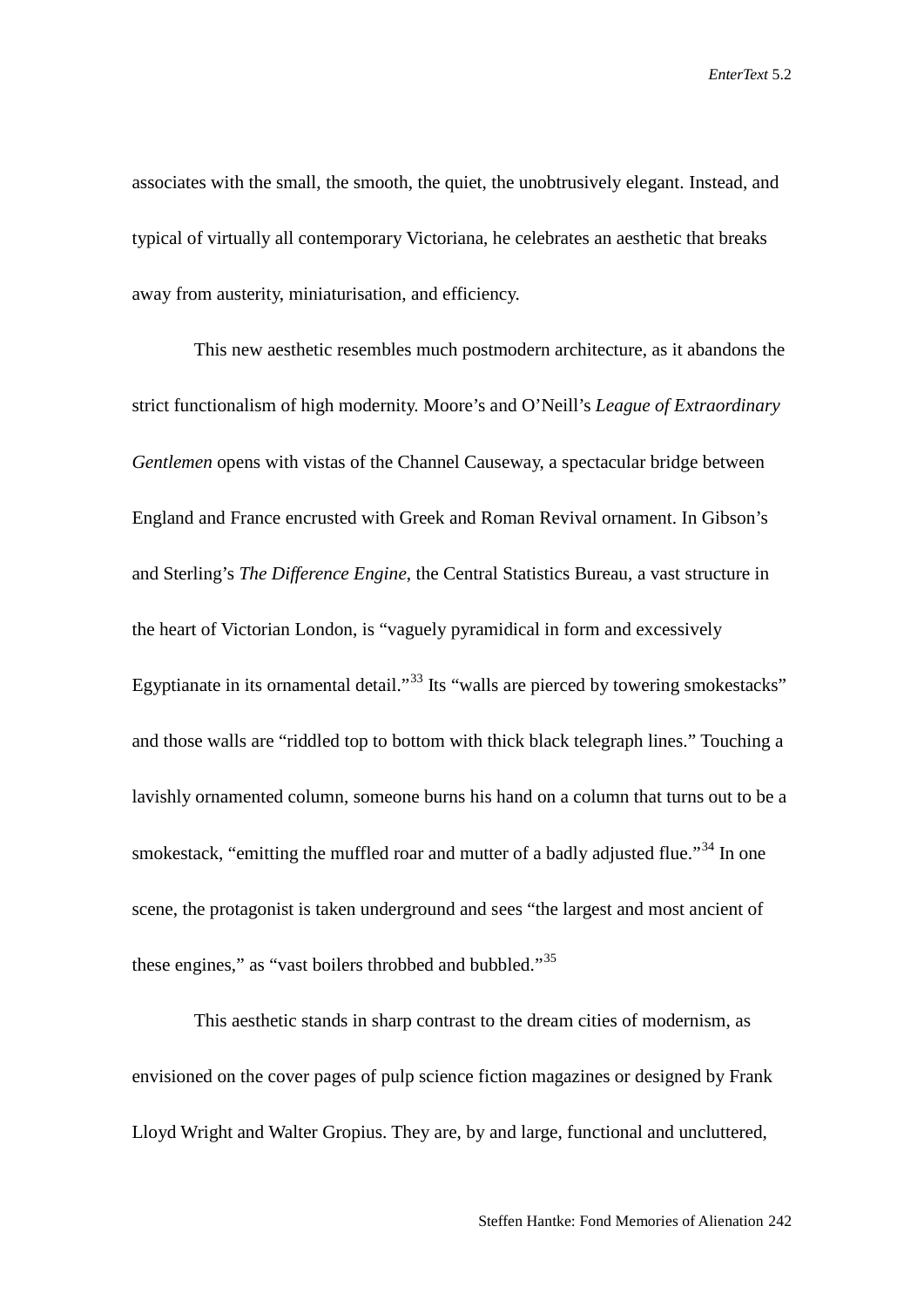exuding visual austerity, often verging on sterility, and a sense of grandeur and spaciousness. Cities like Brasilia or Albert Speer's Germania—their clean, symmetrical, depopulated vistas laid out with a generosity that disavows all awareness that urban space is an expensive commodity—are modernity made manifest. In stark contrast to the experience of immersion I mentioned earlier, they presuppose a panoramic perspective—to appreciate them, the observing eye must be suspended at great height above, safely removed at a distance that de-emphasises all the senses that postmodern Victoriana brings into play. These cities reflect the fact that both the urban malaise of the nineteenth century and its imagined remedies originate within the same historical and architectural paradigms, one of which, obviously, is that of overcrowding (with its effects on public hygiene, social stratification, and disciplinary surveillance). The utopian impulse that motivates modernity's urban daydreaming testifies to the need to distance the future from nineteenth-century urbanity. The reality of nineteenth-century Manchester, as, for example, Friedrich Engels describes it in *The Condition of the Working Class in England*, is rendered as the dystopian nightmare from which cities like Brasilia or Germania are trying to awaken. What Engels describes as the "irregular cramming together of dwellings in ways which defy all rational plan<sup> $36$ </sup> as well as the withdrawal of the middle-class to "remoter villas with gardens" on the "breezy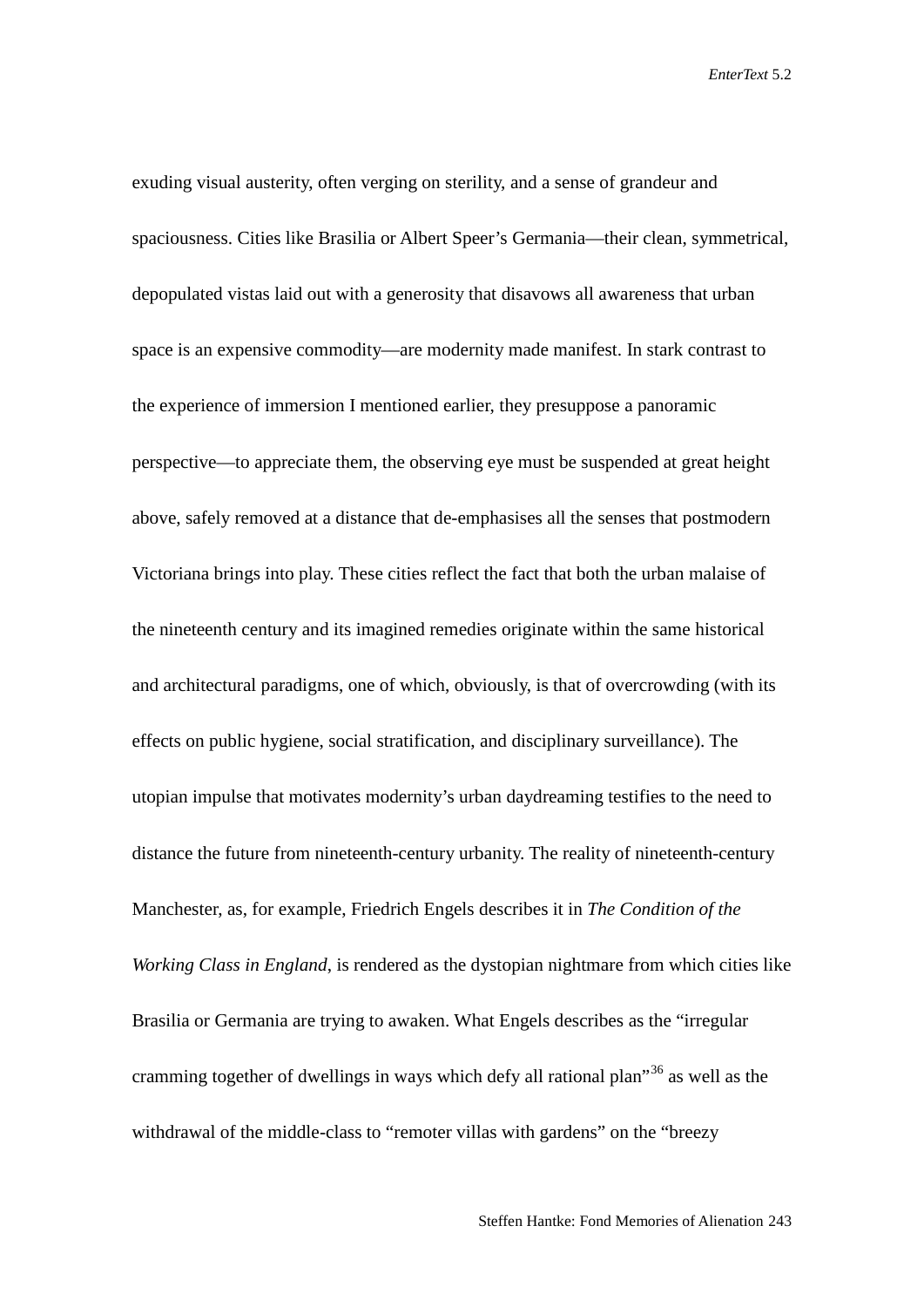heights<sup>"[37](#page-26-32)</sup> of outlying areas, has yielded to a vision of a vast socially and economically integrated urban space, cleansed of all traces of class struggle, and organised by a reasonable rational principle (whether that of the free market, the state, or human reason is a matter of the individual utopian approach). Significantly enough, Engels's description also echoes the experience of immersion—not as a thrilling joy ride but as a claustrophobic nightmare, from which the observer can only awaken if removed to panoramic heights.

The type of contemporary Victoriana that is still grounded in a more modern than postmodern sensibility continues to reproduce this split between utopian and dystopian urban imagery. Karel Reisz's cinematic adaptation of John Fowles's *The French Lieutenant's Woman*, for example, presents the urban itself as a dystopian other to the English countryside. Though the film strives to argue that mechanisms of repression and social control are as nightmarishly omnipresent and efficient in the bucolic idylls of Lye and its surrounding countryside, it sabotages its own agenda with an imagery and visual style that switches from lyrical beauty in the Lye sections of the narrative to dystopian images when it moves to London. Here, the female protagonist of the film's Victorian plotline vanishes into an anonymity that is visualised as a nightmare of social and sexual exploitation; visually, London is synonymous with the sweatshop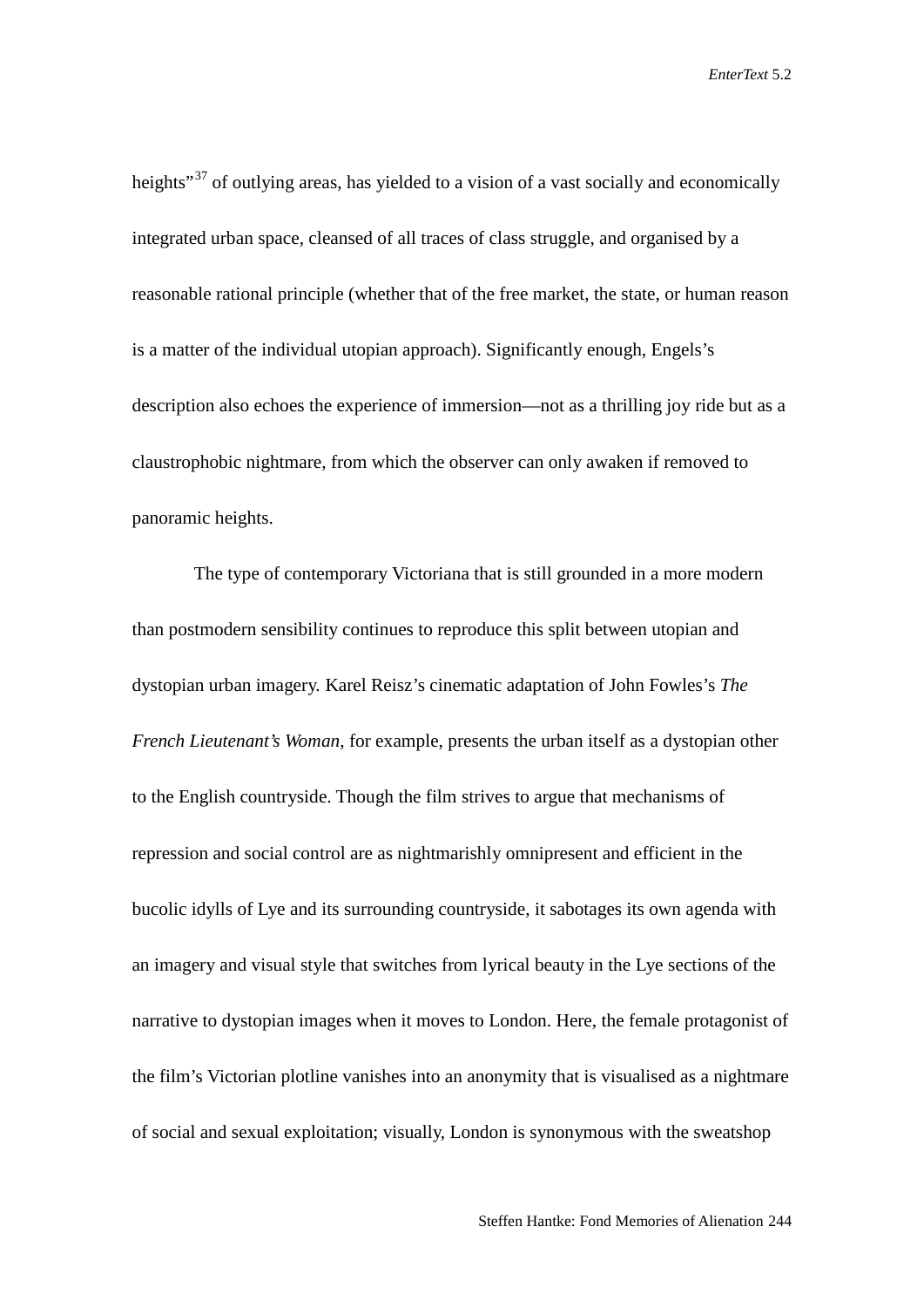and street prostitution. In Eric Larson's bestseller *The Devil in the White City*, the older dichotomy between city and country has already made room for a more exclusively urban dichotomy. Larson expounds this dichotomy in his true-crime thriller by telling the parallel stories of the architect who designed the 1883 Chicago World Fair (the utopian White City of the future), and the serial killer who set up shop next door in the filthy, overpopulated, and anonymous streets of Chicago (the dystopian nightmare of the nineteenth-century city). Chapters of the book alternate between the two figures, portraying them, respectively, as the embodiment of "an element of the great dynamic that characterized the rush of America toward the twentieth century."[38](#page-26-33) Similarly, David Lean's adaptation of Dickens' *Oliver Twist* ends with a climactic scene in which Oliver is rescued from the slums of the London East End, which are dark, dirty, crowded, and noisy, and is reinstated in his proper middle-class position, visualised as a blindingly white house on a wide, clean, depopulated street. In Lean's film, the nightmare of nineteenth-century urbanity makes way for the utopia of twentieth-century modernity. The popularity of postmodern Victoriana suggests that contemporary audiences would readily trade in both modernity's "White City" and the postmodern "City of Quartz" for a nineteenth-century city in which squalor is sublimated into authentic experience. As the historical pendulum swings, nostalgia for the nightmare of modernity pervades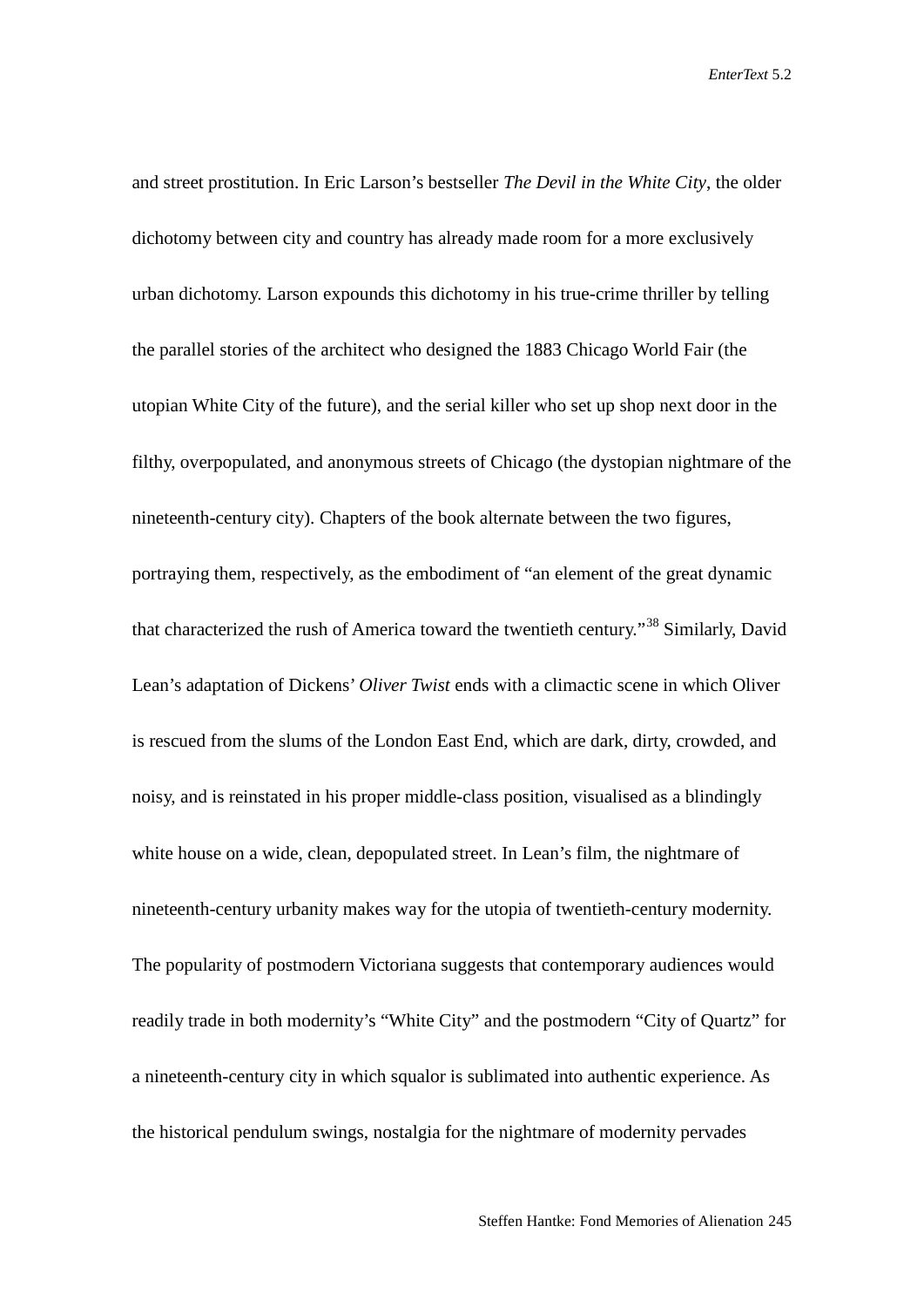## postmodern Victoriana.

The same nostalgia already appears in another postmodern variant of a high modern genre—the cyberpunk movement within science fiction. Starting in the 1980s and thus predating the current neo-Victorian boom, cyberpunk imploded notions of urbanity it had inherited from utopian traditions in earlier science fiction. It is no coincidence that one of the seminal texts of cyberpunk, William Gibson's story "The Gernsback Continuum," already denounces the utopian cities of modernity as protofascist fantasies.[39](#page-26-34) Catching a hallucinatory glimpse of "an idealized city that drew on *Metropolis* and *Things to Come*, but squared everything, soaring up through an architect's perfect clouds to zeppelin docks and mad neon spires," Gibson's protagonist realises that modernity's urban utopia is based upon "a dream logic that knew nothing of pollution, the finite bounds of fossil fuel, or foreign wars it was possible to lose."[40](#page-26-35) The "Future [sic] had come to America first, but had finally passed it by," the narrator concludes; modernity's utopia "had all the sinister fruitiness of Hitler Youth propaganda."

With this indictment, Gibson's "Gernsback Continuum" rings in the changes. Once the modern utopia has been dismissed, cyberpunk recognises the realities of uneven global development under late capitalism, and displaces its nostalgia for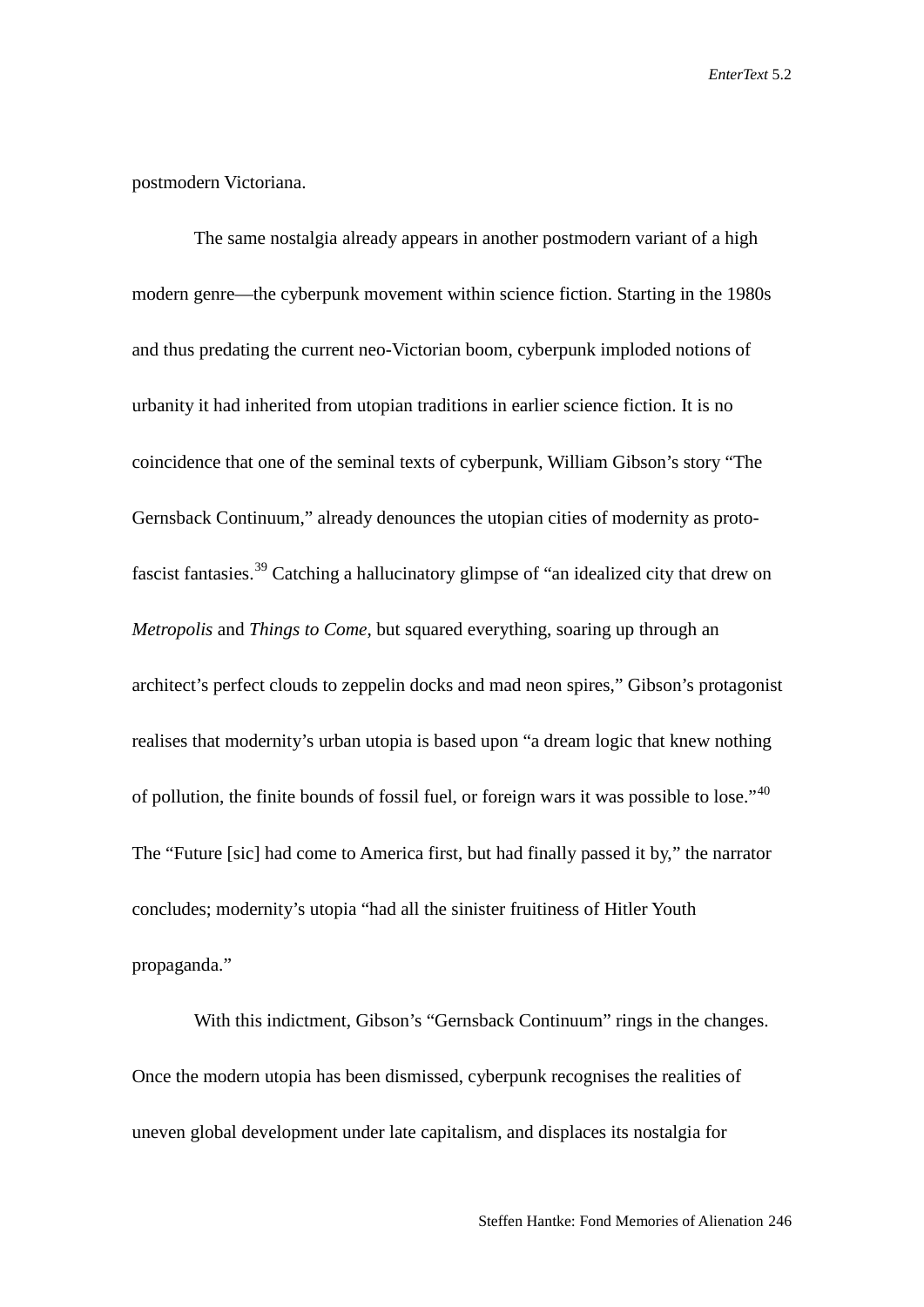nineteenth-century urbanity into the future. Cyberpunk cities like William Gibson's Chiba City or the BAMA, the Baltimore-Atlanta Metropolitan Area, provide the experience of violent shock similar to that of imagined Victorian cities. But they do not anchor the reader's urban experience in some real or imagined past. Instead, they disrupt the disavowal of the Third World city as a paradigm for the postmodern, foregrounding what Fredric Jameson has referred to as "the Third World side of American life today."[41](#page-26-36) Ridley Scott's *Blade Runner*, for example, makes Los Angeles look like Calcutta or Shanghai, while George Alec Effinger's novels take place in Budayeen, a future metropolis modelled on an Orientalist blueprint of a dehistoricised "timeless" Cairo or Tangiers. $42$  These fictional cities make it difficult to think the conventional distinctions that used to countdown global development from the First to the Third World, a countdown in which postmodern cities like Los Angeles represent the zero point of development. In *Blade Runner*, with its noir overtones, this paradigmatic dissolve may still look like dystopia; in Gibson, it is already accomplished fact.

This excursion into cyberpunk is not so much a digression as a tracing back of themes to their origins—the desire for immersion in rough, abrasive urban environments I have discussed in the opening section of this essay, which cyberpunk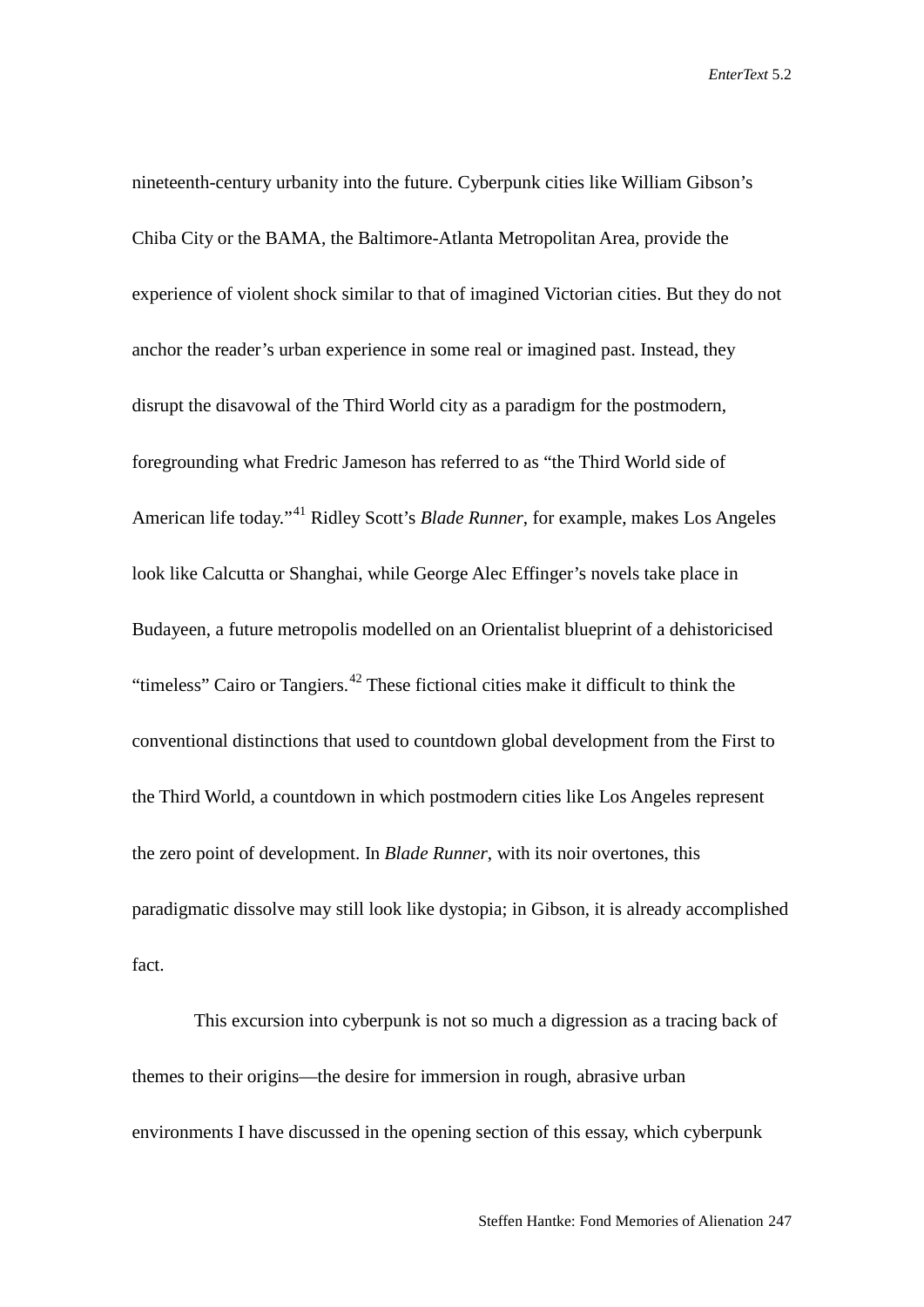shares with more genteel, generically diverse forms of contemporary Victoriana. Because a thematic preoccupation with simulation technologies runs through cyberpunk, and because this preoccupation at times manifests itself as a nostalgic longing for authentic experience, it is hardly surprising that cyberpunk quickly developed an offshoot—steampunk—which no longer relied on the projection of postmodernism's "repressed other" into the future, but instead performed the historical displacement into the past.<sup>[43](#page-26-38)</sup> Steampunk, with its carnivalesque rewritings of official history perhaps the most radical of all contemporary Victoriana, recuperates Victorian London or New York as cities of modernity, but, like cyberpunk, strips their representation of the older modernist dichotomy of utopia/dystopia. It gives postmodern nostalgia a proper object—not one that, by being projected, raises the paradox of a nostalgia for the future, but one that places its object, appropriately, in the past. Dissociated from present experience, these imaginary cities become spaces for the projection of a desire to recuperate authentic experience, even, or especially, if it comes in the form of violence or violent shock.

"The 1990s," Mike Davis has written, "have been a funeral decade, interring many of the hopes and fantasies of the earlier twentieth century."<sup>[44](#page-26-39)</sup> The rising popularity of postmodern Victoriana during this period may be a symptom of this very transition in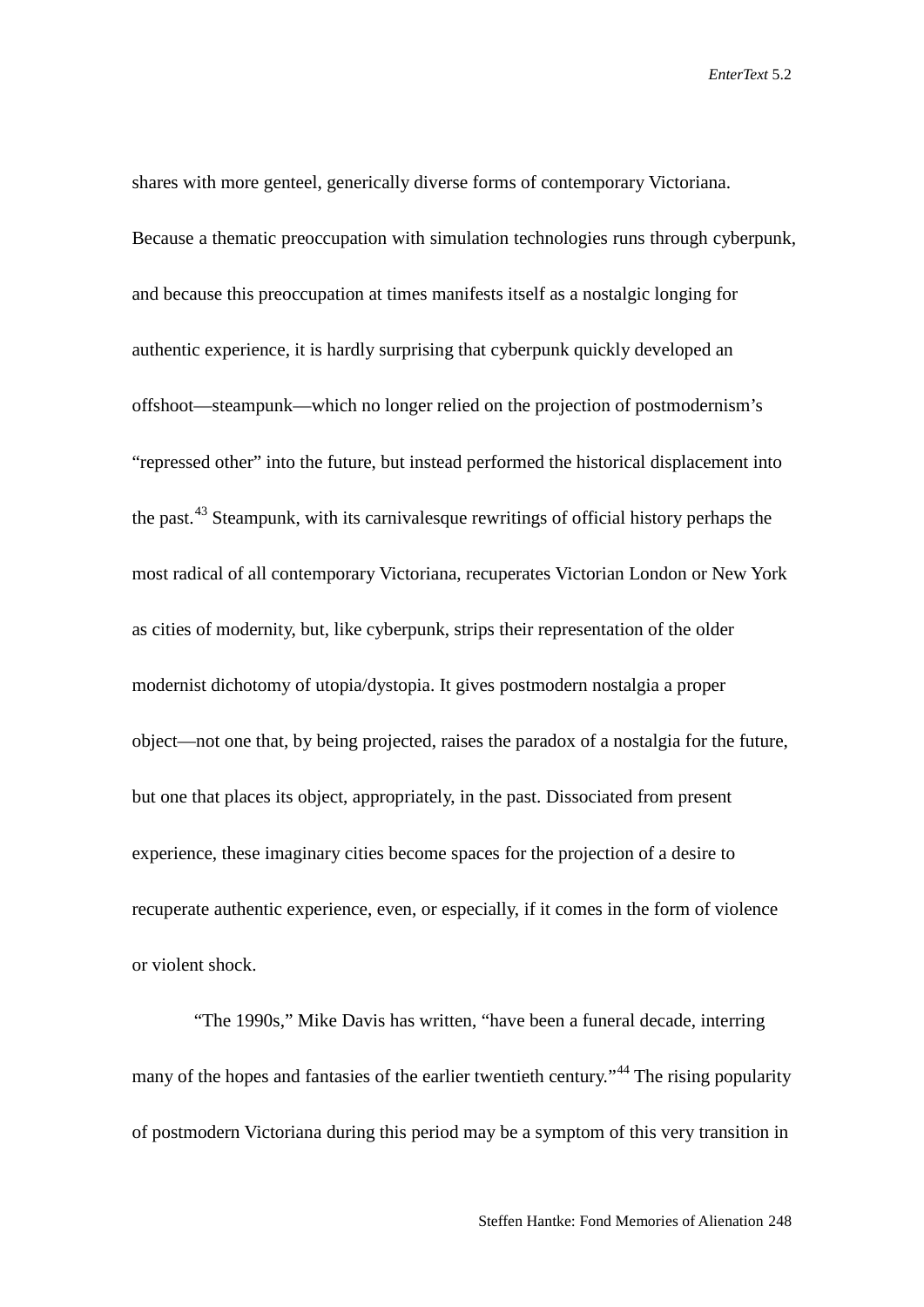the collective imagination. However, it does not mark the passing of clearly defined models of urbanity—the dystopian nightmare of the Victorian city submerged in a postmodern wave of sappy sentimentalism and delusional nostalgia, or the farewell to the utopian ideal of the clean, open, white dream-city brought about by postmodern awareness of its proto-fascist political cost. Granted, postmodern writings of the Victorian city do indulge in nostalgia; they do propose these imaginary cities, as I have tried to demonstrate, as alternatives to our own urban spaces. But it is a self-conscious, reflexive nostalgia. As I mentioned earlier, these texts do not place us in the urban environment and have us awaken to the new reality. When films like *From Hell* or graphic novels like *The League of Extraordinary Gentlemen* insert us into the urban text, they perform the insertion in a manner that makes it part and parcel of the experience. They remind us of the ironies involved in living in houses wired with security systems or commuting home on fenced-in freeways leading to gated communities while longing for an imaginary London East End: of complaining about the gentrification and disneyfication of Times Square under Giuliani while dreaming of Lynchian landscapes of fire, smoke, and steam. As much as we may long for authentic experience, for the rough and tumble world of a grittier, sensually more satisfying city, contemporary Victoriana make it difficult to forget that even "authenticity" and "experience" are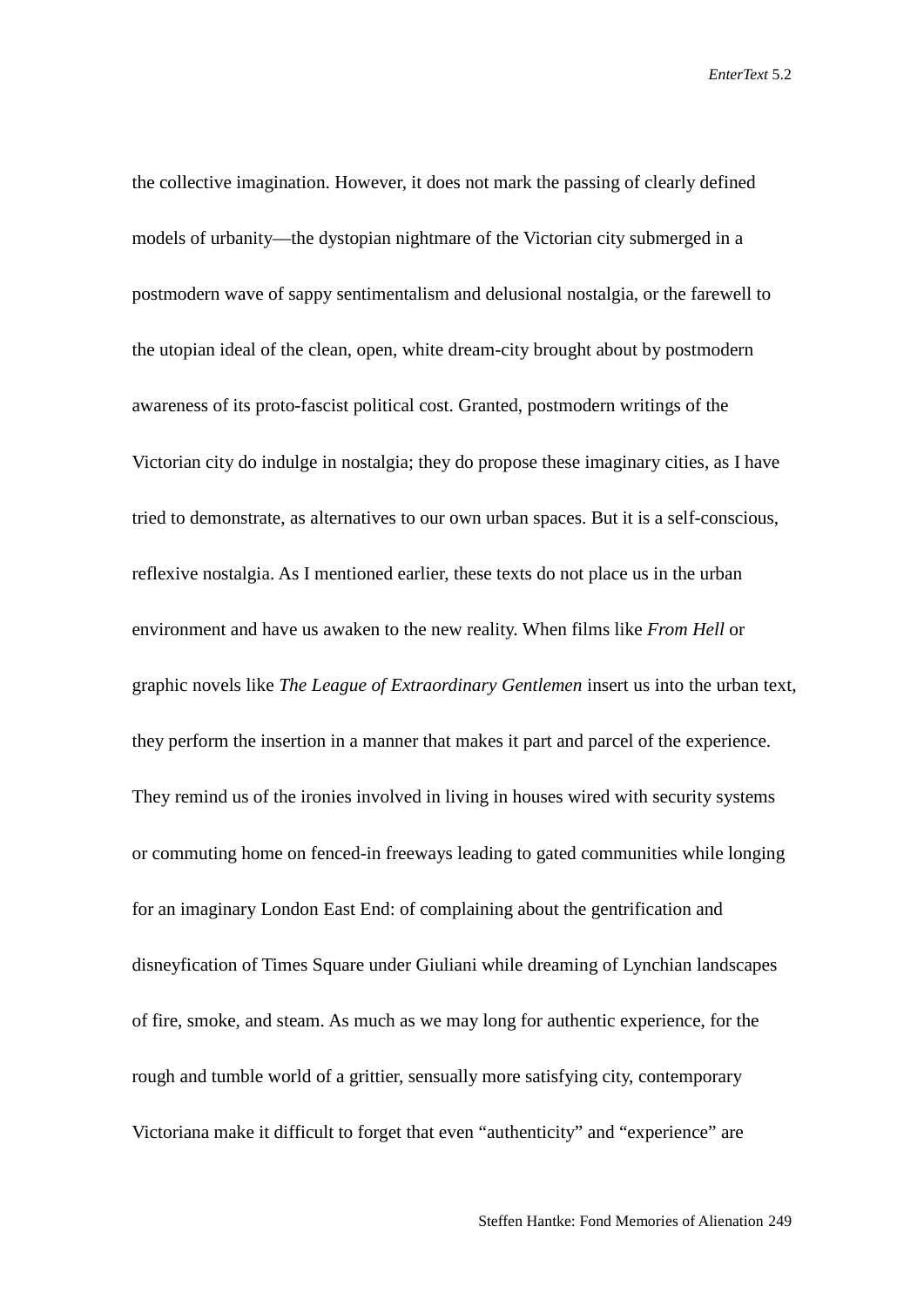constructed, and thus ideologically charged, terms.

## <span id="page-24-0"></span>**Notes**

-

An earlier version of this essay has appeared in German translation in *Diskurse der Gewalt—Gewalt der Diskurse*, edited by Michael Schultze, Joerg Meyer, Britta Krause, and Dietmar Fricke (Frankfurt and New York: Peter Lang, 2005). I would like to express my gratitude to these editors for their helpful suggestions and constructive criticism.

1 Diane Sadoff and John Kucich use the expression "explosion" in their introduction to Victorian Afterlife, the only full-length publication to explore the phenomenon of postmodern Victoriana. Their discussion and some of the terminology they have coined, such as the term "postmodern Victoriana" itself, have informed this essay. See John Kucich and Dianne F. Sadoff, eds., *Postmodern Culture Rewrites the Nineteenth Century* (Minneapolis: University of Minnesota Press, 2000), x.

2 It is in this preoccupation with detail that Linda Hutcheon sees an essential quality of the postmodern historical novel, in contrast to the traditional historical novel, which, according to Georg Lukacs, "is defined by the relative unimportance of its use of detail," i.e. by typification, that is, by simplification and abstraction, of period detail. See Linda Hutcheon, *A Poetics of Postmodernism: History, Theory, Fiction* (London: Routledge, 1988), 114.

3 Sadoff and Kucich also speculate that "postmodernism's revival of narrative has evoked nostalgia for nineteenth century aesthetic forms" (xvi), which also accounts for a return to popular narrative models that stand in contrast to modernism's experimentation with, and critique of, linear narrative.

4 Fredric Jameson, *Postmodernism, or The Cultural Logic of Late Capitalism* (Durham: Duke University Press, 1991), 127.

5 Walter Benjamin, "On Some Motifs in Baudelaire" in *Illuminations: Essays and Reflections*, ed. Hannah Arendt (New York: Schocken, 1969), 159. Benjamin provides such a list of synonyms in his discussion of the "principles of journalistic information," in which "brevity" and, above all, "lack of connection between individual news items" figure prominently.

6 Ibid., 159.

7 Ibid., 174.

8 Ibid., 175.

9 Georg Simmel, "The Metropolis and Mental Life" in *Simmel on Culture*, ed. David Frisby and Mike Featherstone (London: Sage, [1903] 1997), 179, 175.

10 Alan Moore and Kevin O'Neill, *The League of Extraordinary Gentlemen*, vol. I (La Jolla: America's Best Comics, 1999). Pages in the graphic novel are not numbered.

11 Robert Louis Stevenson, *The Strange Case of Dr. Jeckyll and Mr. Hyde*, ed. Martin A. Danahay (Peterborough: Broadview, [1886] 1999), 39.

12 Ibid., 52.

13 Ian MacLeod, *The Light Ages* (New York: Ace, 2003), 21.

14 See, for example, Joseph Tabbi, "Machine as Metaphor and More than Metaphor," in *Postmodern Sublime* (Ithaca: Cornell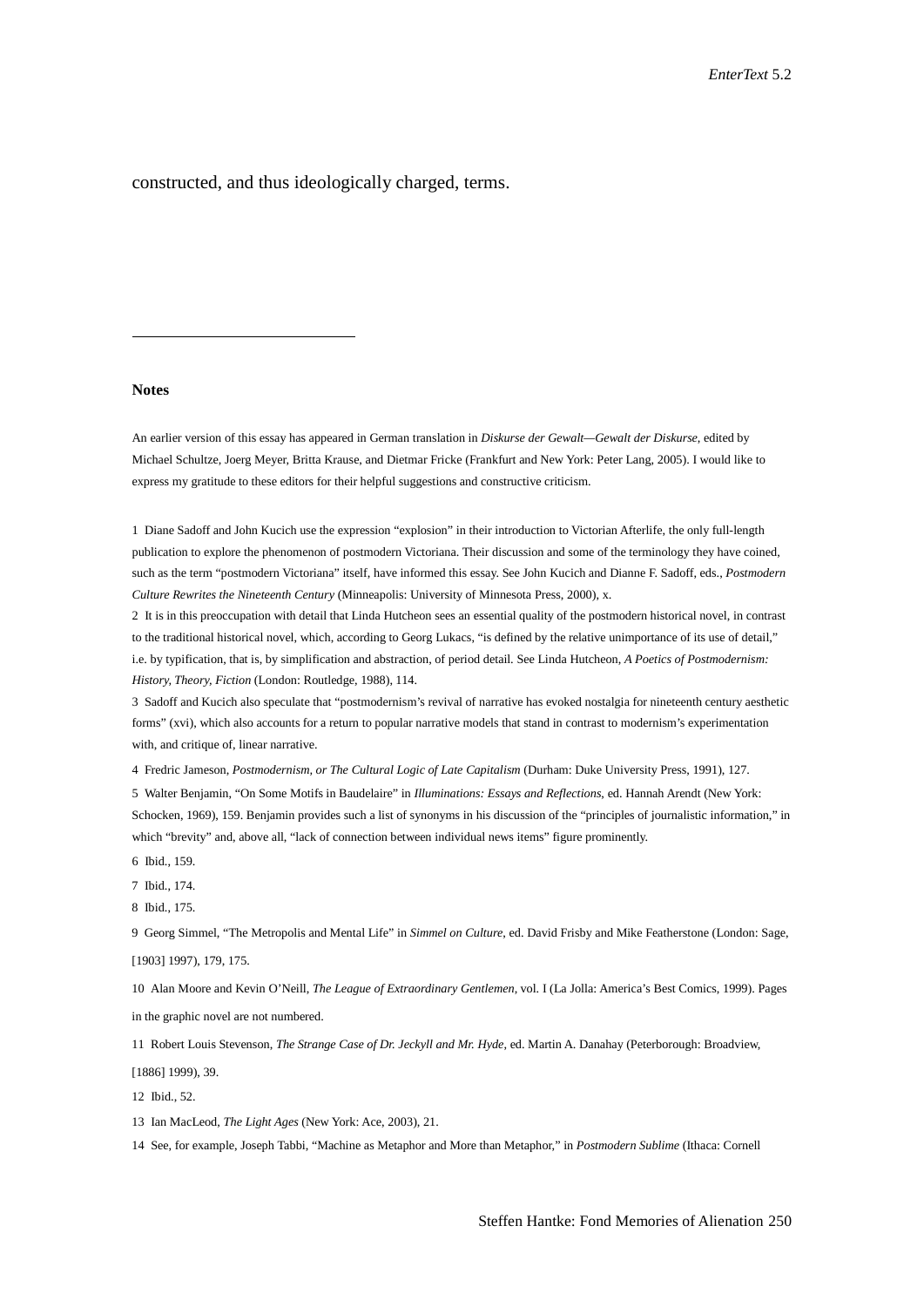<span id="page-25-2"></span><span id="page-25-1"></span><span id="page-25-0"></span> "Then I looked behind me and saw the city…. Spire stood on spire in gleaming ziggurat steps that climbed to a central golden temple tower ringed with the crazy radiator flanges of the Mongo gas stations. You could hide the Empire State Building in the smallest of those towers. Roads of crystal soared between the spires, crossed and recrossed by smooth silver shapes like beads of running mercury. The air was thick with ships: giant wing-liners, little darting silver things (sometimes one of the quicksilver shapes from the sky bridges rose gracefully into the air and flew up to join the dance), mile-long blimps, hovering dragonfly things that were gyrocopters.... And saw them. They were blond. They were standing beside their car…. He had his arm around her waist and was gesturing toward the city. They were both in white: loose clothing, bare legs, spotless white sun shoes … they were Heirs to the Dream. They were white, blond, and they probably had blue eyes. They were American. Dialta had said that the Future had come to America first, but had finally passed it by. But not here, in the heart of the Dream. Here, we'd gone on and on, in a dream logic that knew nothing of pollution, the finite bounds of fossil fuel, or foreign wars it was possible to lose. They were smug, happy, and

Steffen Hantke: Fond Memories of Alienation 251

University Press, 1995), 1-30. Scott Bukatman, *Matters of Gravity: Special Effects and Supermen in the Twentieth Century* (Durham: Duke University Press, 2003), 91. Ibid., 95. Ibid., 92. Tom Holert and Mark Terkessidis, *Entsichert: Krieg als Massenkultur im 21 Jahrhundert* (Cologne: Kiepenheuer und Witsch, 2002), 246. Unless otherwise identified, all translations from the original German in Holert and Terkessidis are my own. Ibid., 247. Ibid., 245, 246, 247. Ibid., 245. "Hence, this intense cinema of the body pleads not only for unconditional involvement, but also indirectly for a military strategy of computer-guided air wars with minimal enemy contact." Holert and Terkessidis, 247. Ibid., 246. Quoted in Holert and Terkissidis, 247. Ibid., 186. Mike Davis, *Ecology of Fear: Los Angeles and the Imagination of Disaster* (New York: Vintage, 1998), 363. Ibid., 366. Ibid., 377-82. Ibid., 387-91. Ibid., 416. Jameson, 43. Chris Rodley, *Lunch on Lynch* (London: Faber and Faber, 1997), 110. William Gibson and Bruce Sterling, *The Difference Engine* (New York: Spectra, 1992), 127. Ibid., 129. Ibid., 67. Friedrich Engels, *The Condition of the Working Class in England*, ed. David McLellan (Oxford: Oxford University Press, [1845] 1993), 60. Ibid., 58. Eric Larson, *The Devil in the White City: Murder, Magic, and Madness at the Fair that Changed America* (New York: Vintage, 2003), xi.